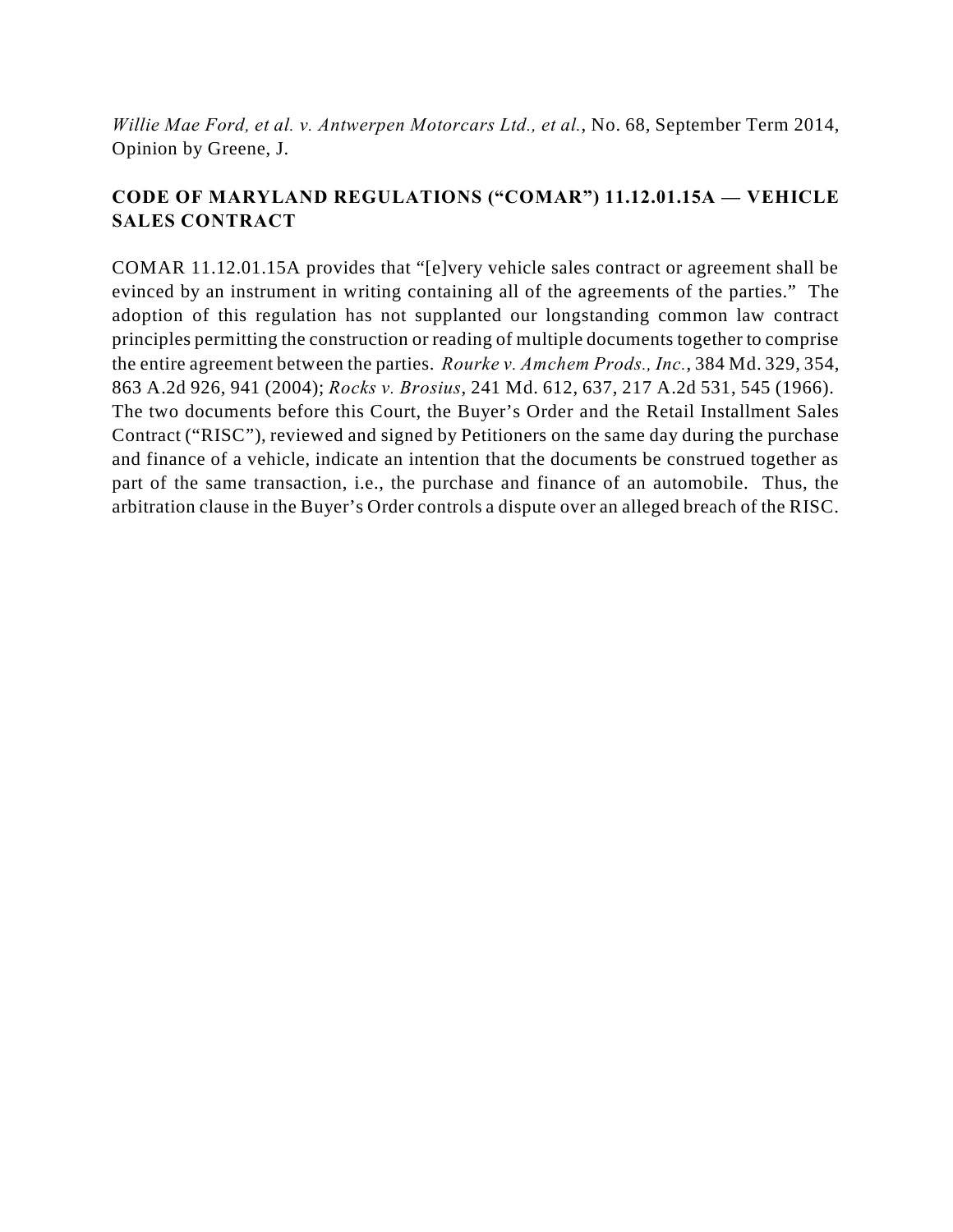Circuit Court for Baltimore City Case No. 24-C-13-002548 Argued: April 1, 2015

> IN THE COURT OF APPEALS OF MARYLAND

> > No. 68 September Term, 2014

#### WILLIE MAE FORD, *et al.*

v.

#### ANTWERPEN MOTORCARS LTD., *et al.*

Barbera, C.J. \*Harrell Battaglia Greene Adkins McDonald \*\*Watts,

JJ.

Opinion by Greene, J. Battaglia and McDonald, JJ., concur in the judgment.

Filed: June 29, 2015

\*Harrell, J., participated in the hearing of the case, in the conference in regard to its decision and in the adoption of the opinion but he retired from the Court prior to the filing of the opinion.

\*\*Watts, J., participated in the hearing of this case but recused herself prior to conferencing and adoption of this opinion.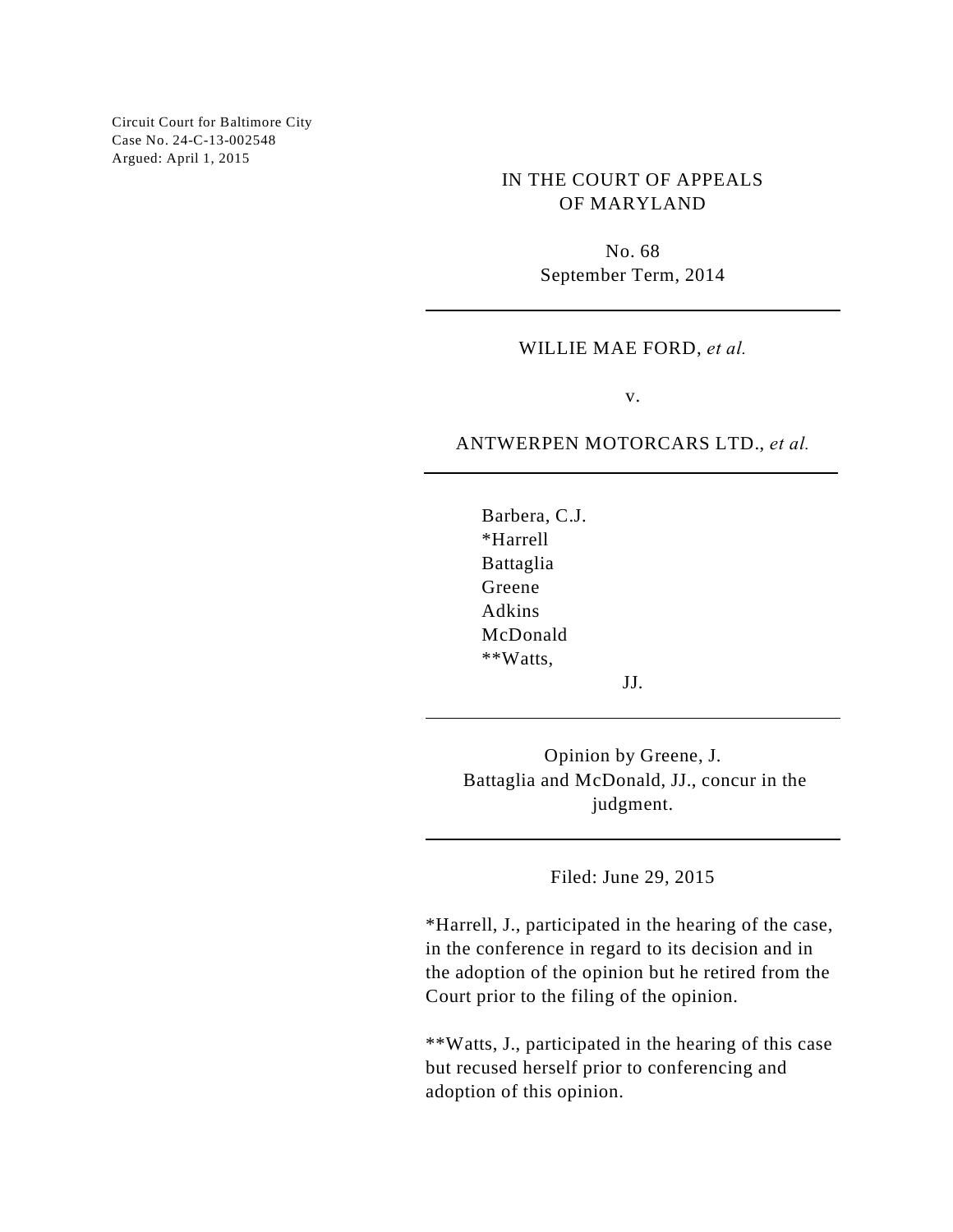In the instant case we are asked to consider the extent to which multiple documents executed on the same day during the course of the purchase and financing of an automobile may be read together as constituting the entire agreement between the parties. In particular, we address whether the Code of Maryland Regulations ("COMAR") 11.12.01.15A,<sup>1</sup> which Petitioners have referred to as the "Single Document Rule,"<sup>2</sup> prevents an automobile dealer from relying on an arbitration provision found in a Buyer's Order, $3$  but not explicitly within the four corners of the Retail Installment Sales Contract ("RISC"). We conclude that COMAR 11.12.01.15A does not, as Petitioners suggest, displace our common law contract principles permitting multiple documents from being construed together as evincing the entire agreement of the parties. *Rourke v. Amchem Prods., Inc.*, 384 Md. 329, 354, 863 A.2d 926, 941 (2004); *Rocks v. Brosius*, 241 Md. 612, 637, 217 A.2d 531, 545 (1966).

## **I. FACTUAL AND PROCEDURAL BACKGROUND**

This case arises from Petitioners', Willie Mae Ford and Rashad Earle Beale, purchase

<sup>&</sup>lt;sup>1</sup> Under COMAR 11.12.01.15A "[e]very vehicle sales contract or agreement shall be evinced by an instrument in writing containing all of the agreements of the parties."

<sup>&</sup>lt;sup>2</sup> Although Petitioners refer to COMAR 11.12.01.15A as the "Single Document Rule," we have not been provided with, nor are we aware of, any Maryland judicial opinion on point or other persuasive authority using this label.

 $3$  The Buyer's Order form sets forth, among other things, the parties to the vehicle sale, the identity of the vehicle purchased, its purchase price, any down payment or trade-in value credited towards the vehicle's price, and the balance owed to the automobile dealership upon delivery.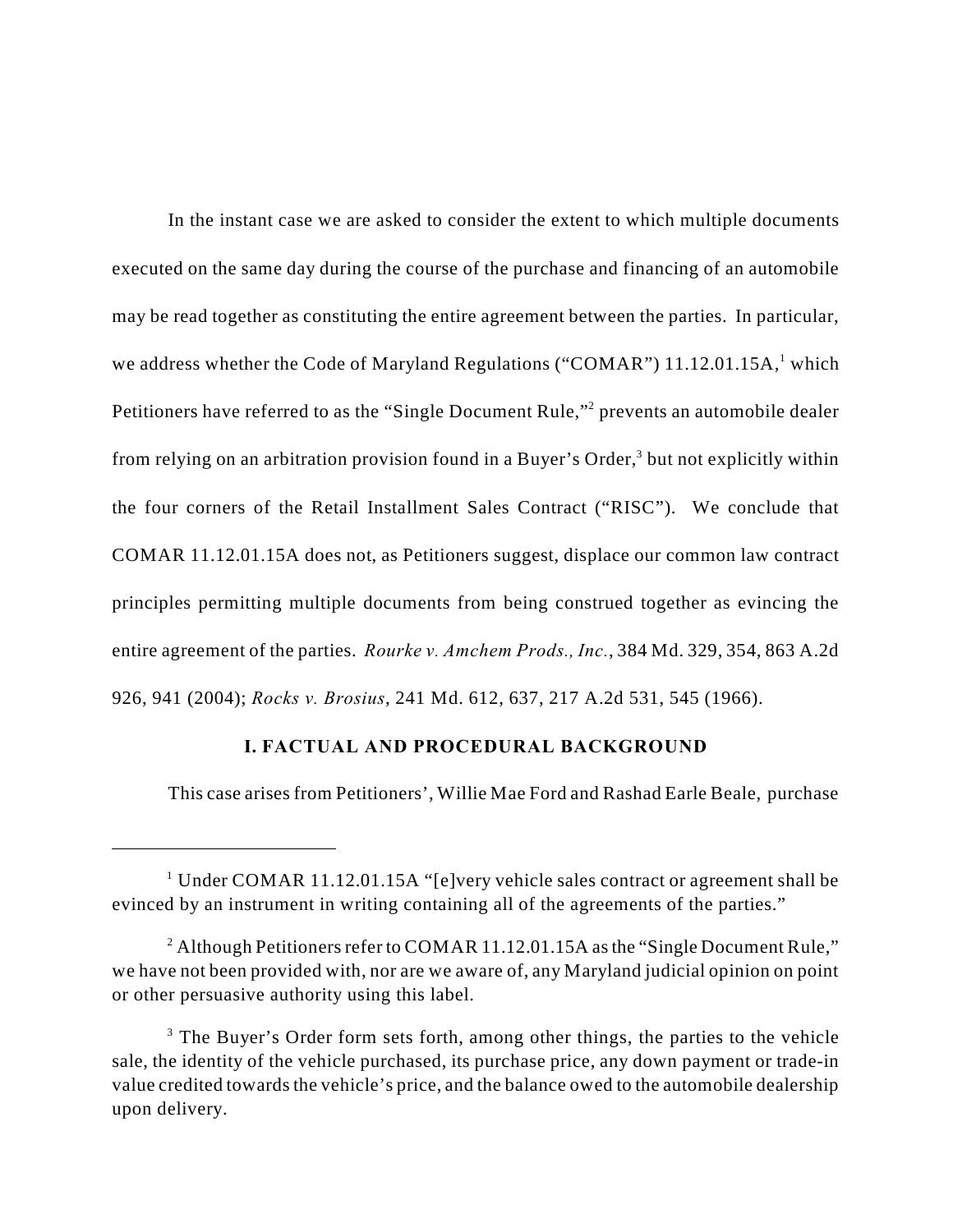and finance of an automobile from Respondent, Antwerpen Motorcars Ltd. ("Antwerpen"), on April 24, 2010. Petitioners aver that Antwerpen failed to properly disclose the vehicle's history, including its involvement in a collision and use as a short-term rental. The gravamen of Petitioners' dispute before this Court concerns not the vehicle's history, but rather the existence, or lack thereof, of an agreement to arbitrate disputes under the terms of the vehicle sales contract. In determining whether Petitioners' claims against Antwerpen are subject to a mandatory arbitration provision, we consider two documents executed by the parties during the transaction. On the same day, Petitioners executed both a Buyer's Order—which sets forth the purchase price—and a Retail Installment Sales Contract ("RISC")—which contains the financing terms of the purchase.

In relevant part, the Buyer's Order provides:

#### **AGREEMENT TO ARBITRATE DISPUTES**

Buyer(s) (also referred to as "You") and Dealer agree that if any Dispute arises, the Dispute will be resolved by binding arbitration[.]

\* \* \* \*

A Dispute is any question as to whether something must be mediated and the terms and procedures of the mediation, as well as any allegation concerning a violation of a sales state or federal statute that may be subject of mediation, any monetary claim whether contract, tort, or other, arising from the negotiation of and terms of the Buyer's Order, any service contract or insurance product, or any retail installment sale contract or lease (but this mediation agreement does not apply to and shall not be binding on any assignee thereof).

\* \* \* \*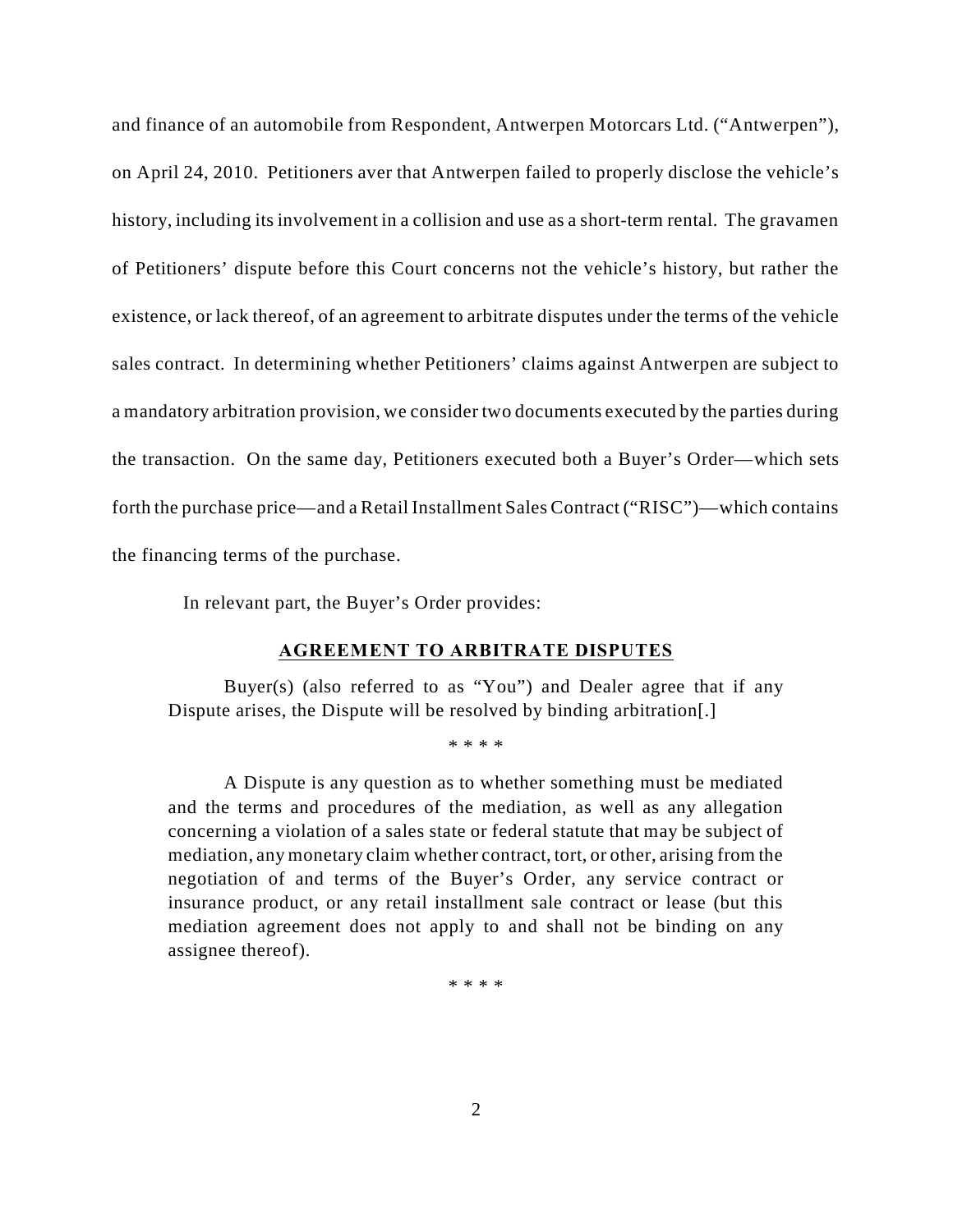The parties understand that they are waiving their rights to jury a trial and class consideration of all claims and disputes between them not specifically exempted from arbitration in this Agreement.

The front and back of this buyer's order, along with other documents signed by You in connection with this order, comprise the entire agreement between the parties affecting this purchase.

Petitioners' signatures appear directly below the language contained in the Agreement to Arbitrate.

The RISC, which sets forth the terms of the financing agreement between Petitioners and Antwerpen, does not include an agreement to arbitrate. Specifically, the RISC provides that "You, the Buyer (and Co-Buyer, if any), may buy the vehicle below for cash or on credit. By signing this contract, you choose to buy the vehicle on credit under the agreements on the front and back of this contract." Following the various financing terms contained in the agreement, the RISC provides, in relevant part, that "**[t]his contract along with all other documents signed by you in connection with the purchase of this vehicle, comprise the entire agreement** between you and us affecting this purchase." (Emphasis added). Petitioners' signatures are located two sentences after this provision. The RISC further provides that it is governed by the Creditor Grantor Closed End Credit Provisions ("CLEC"), Md. Code (1975, 2013 Repl. Vol., 2014 Supp.), § 12-1001 *et seq.* of the Commercial Law Article ("Com. Law").

Petitioners filed their Complaint in the Circuit Court for Baltimore City on April 29, 2013, after discovering the vehicle's alleged incident history. In their Complaint, Petitioners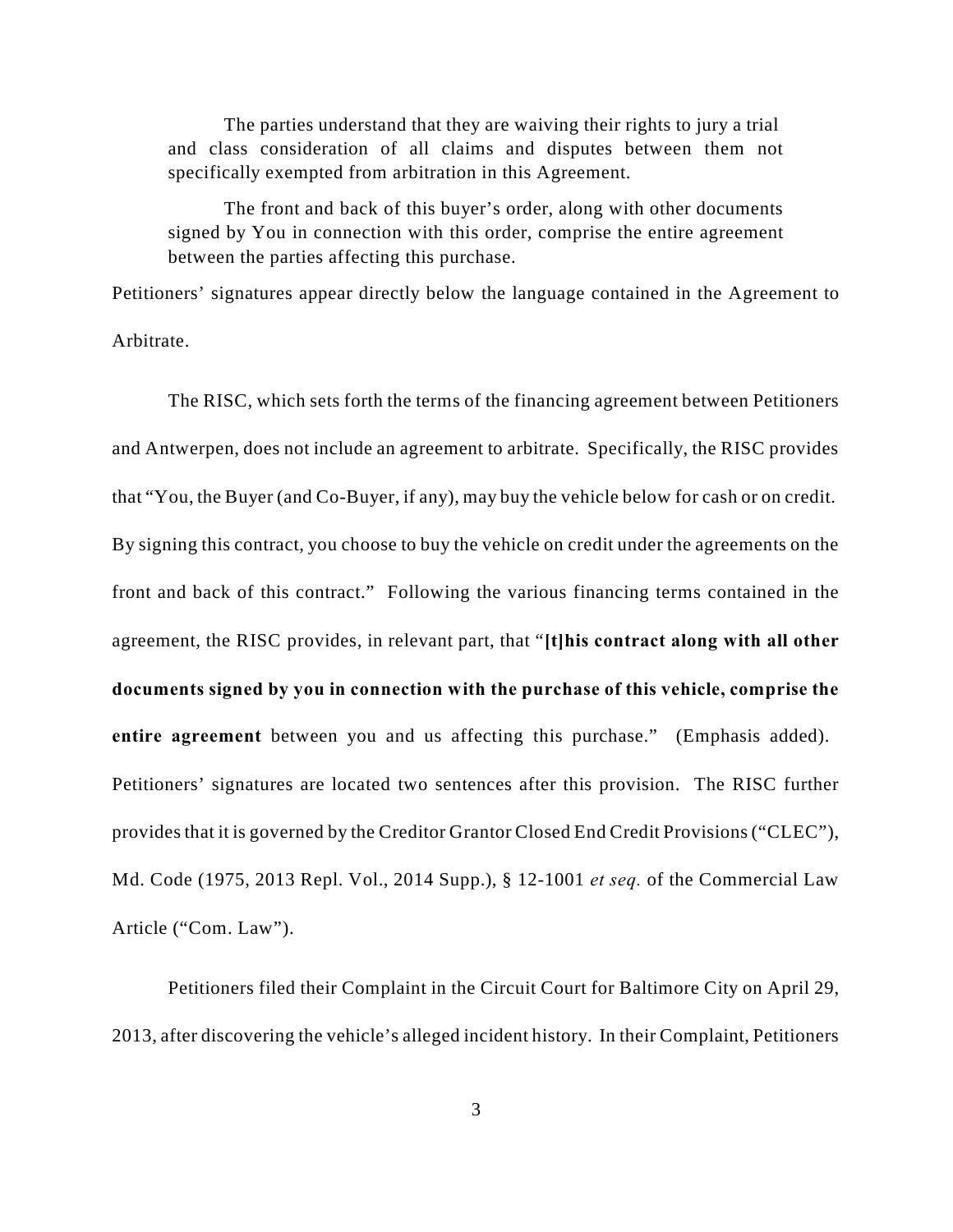asserted the following causes of action against Antwerpen: Breach of Implied Warranty of Merchantability (Count I); violation of the Maryland Consumer Protection Act (Count II); Deceit by Non-Disclosure or Concealment of Prior Rental and Accident (Counts III-IV); Negligent Misrepresentation (Count V); and Contract (Count VI). Antwerpen moved to compel arbitration on the basis of the Agreement to Arbitrate contained in the Buyer's Order. Petitioners opposed Antwerpen's motion on the grounds that the language of the Buyer's Order was superseded by the RISC, which contained no arbitration agreement. Following a hearing on Antwerpen's motion on October 21, 2013, the Circuit Court entered an order granting Antwerpen's Motion to Compel Arbitration.

On November 18, 2013, Petitioners appealed to the Court of Special Appeals seeking a reversal of the judgment entered in the Circuit Court. Prior to any proceedings in the Court of Special Appeals, we granted Petitioners' *certiorari* petition, *Ford v. Antwerpen Motorcars Ltd*, 440 Md. 114, 99 A.3d 778 (2014), to consider the following question:

(1) Under Maryland contract law, is an arbitration provision not contained in a vehicle sales contract, but found in a Buyer's Order executed on the same day, enforceable where the applicable Maryland regulations require vehicle sales contracts to "contain[] all agreements of the parties"?

As explained in greater detail below, we shall answer that question in the affirmative and hold that, for the purposes of the instant case, the Buyer's Order may be construed together with the RISC as evincing the entire agreement between the parties. Accordingly, we affirm the judgment of the Circuit Court.

4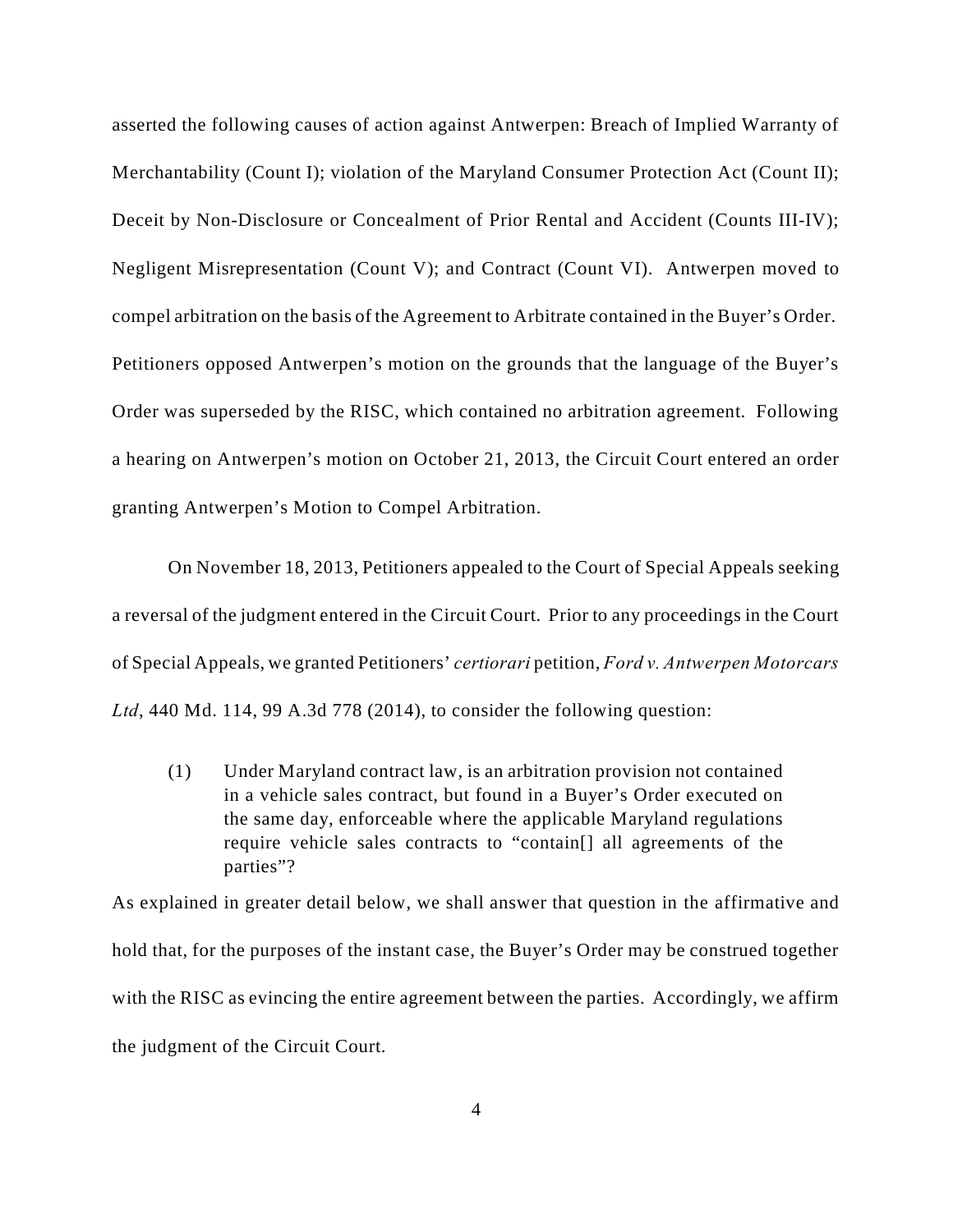#### **II. STANDARD OF REVIEW**

An order compelling arbitration is a final and appealable judgment of the trial court. *Holloman v. Circuit City Stores, Inc.*, 391 Md. 580, 588, 894 A.2d 547, 551 (2006). "The trial court's conclusion as to whether a particular dispute is subject to arbitration is a conclusion of law," which we review for legal correctness. *Walther v. Sovereign Bank*, 386 Md. 412, 422, 872 A.2d 735, 741 (2005); *Holloman*, 391 Md. at 588, 894 A.2d at 551. When reviewing a trial court's decision compelling arbitration, our role "'extends only to a determination of the existence of an arbitration agreement.'" *Walther*, 386 Md. at 422, 872 A.2d at 741 (quoting *Allstate Ins. Co. v. Stinebaugh*, 374 Md. 631, 645, 824 A.2d 87, 95 (2003)).

### **III. DISCUSSION**

The parties' present dispute concerns the existence of an agreement to arbitrate contained in the Buyer's Order and, in particular, whether multiple documents signed during the purchase and finance of the vehicle may be read together as constituting the entire agreement between the parties to a vehicle sales contract. "The issue of whether an agreement to arbitrate exists is governed by contract principles." *Holloman*, 391 Md. at 590, 894 A.2d at 552; *Walther*, 386 Md. at 425, 872 A.2d at 743 (citation omitted) ("Whether a valid arbitration agreement exists . . . 'depends on contract principles since arbitration is a matter of contract.'"); *Curtis G. Testerman Co. v. Buck*, 340 Md. 569, 579, 667 A.2d 649,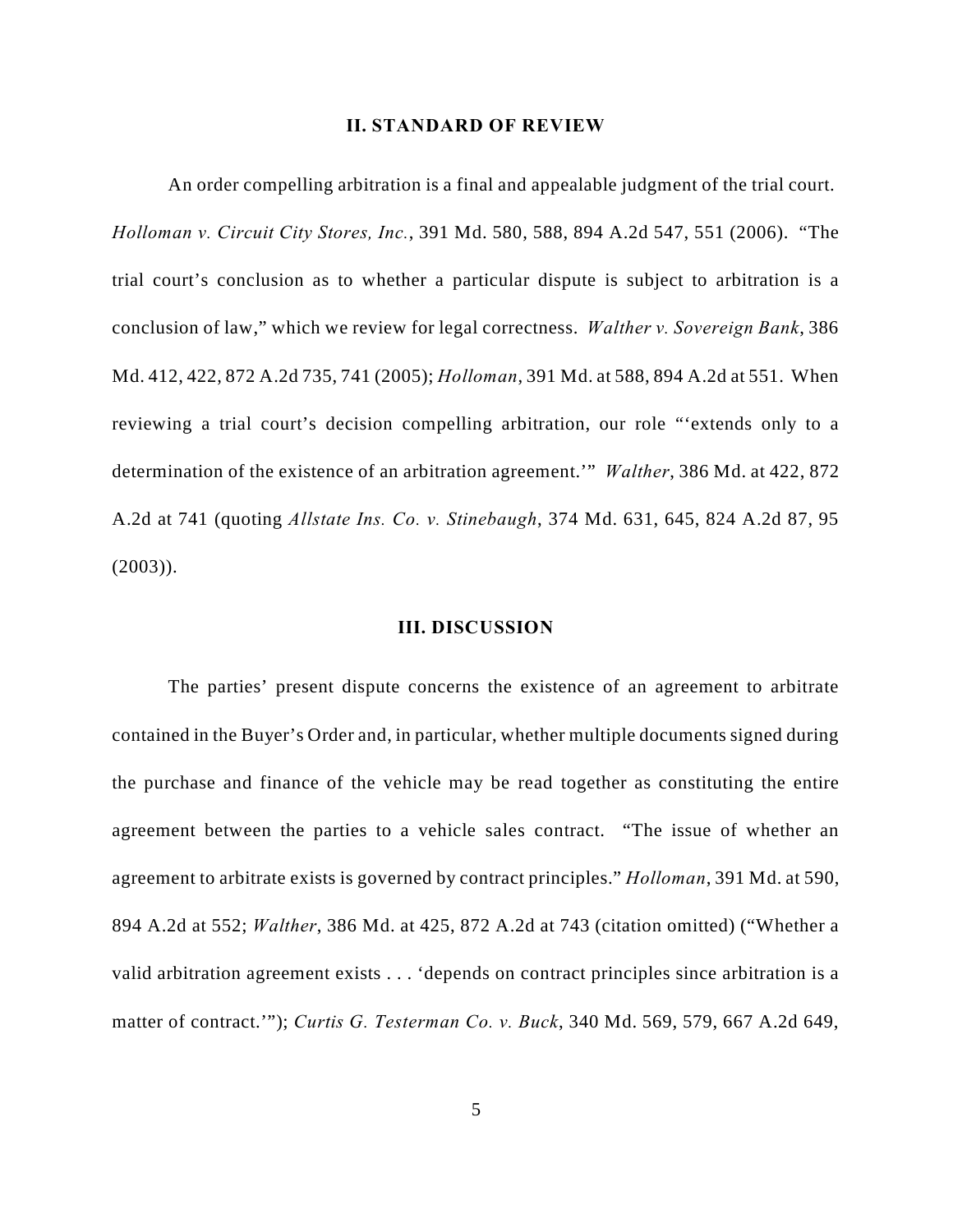654 (1995) (citation omitted) ("Arbitration is 'consensual; a creature of contract. . . . In the absence of an express arbitration agreement, no party may be compelled to submit to arbitration in contravention of its right to legal process.'").

"The fundamental rule in the construction and interpretation of contracts is that the intention of the parties as expressed in the language of the contract controls the analysis." *Buck*, 340 Md. at 580, 667 A.2d at 654. "In construing contracts, Maryland follows the objective interpretation principle. If the language of the contract is unambiguous, we give effect to its plain meaning and do not delve into what the parties may have subjectively intended." *Rourke v. Amchem Prods., Inc.*, 384 Md. 329, 354, 863 A.2d 926, 941 (2004). "'[A] party who signs a contract is presumed to have read and understood its terms and as such will be bound by its execution.'... '[W]e are loath to rescind a conspicuous agreement that was signed by a party whom now, for whatever reason, does not desire to fulfill that agreement.'" *Koons Ford of Balt., Inc. v. Lobach*, 398 Md. 38, 46, 919 A.2d 722, 727 (2007) (citations omitted).

Petitioners contend that the Circuit Court erred in granting Antwerpen's motion by construing the arbitration provision contained in the Buyer's Order together with the RISC. In Petitioners' view, the RISC constitutes the vehicle sales contract, and it does not contain an arbitration clause. Therefore, Petitioners contend that the RISC and the Buyer's Order, as a matter of law, are separate agreements that may not be read together. In support of their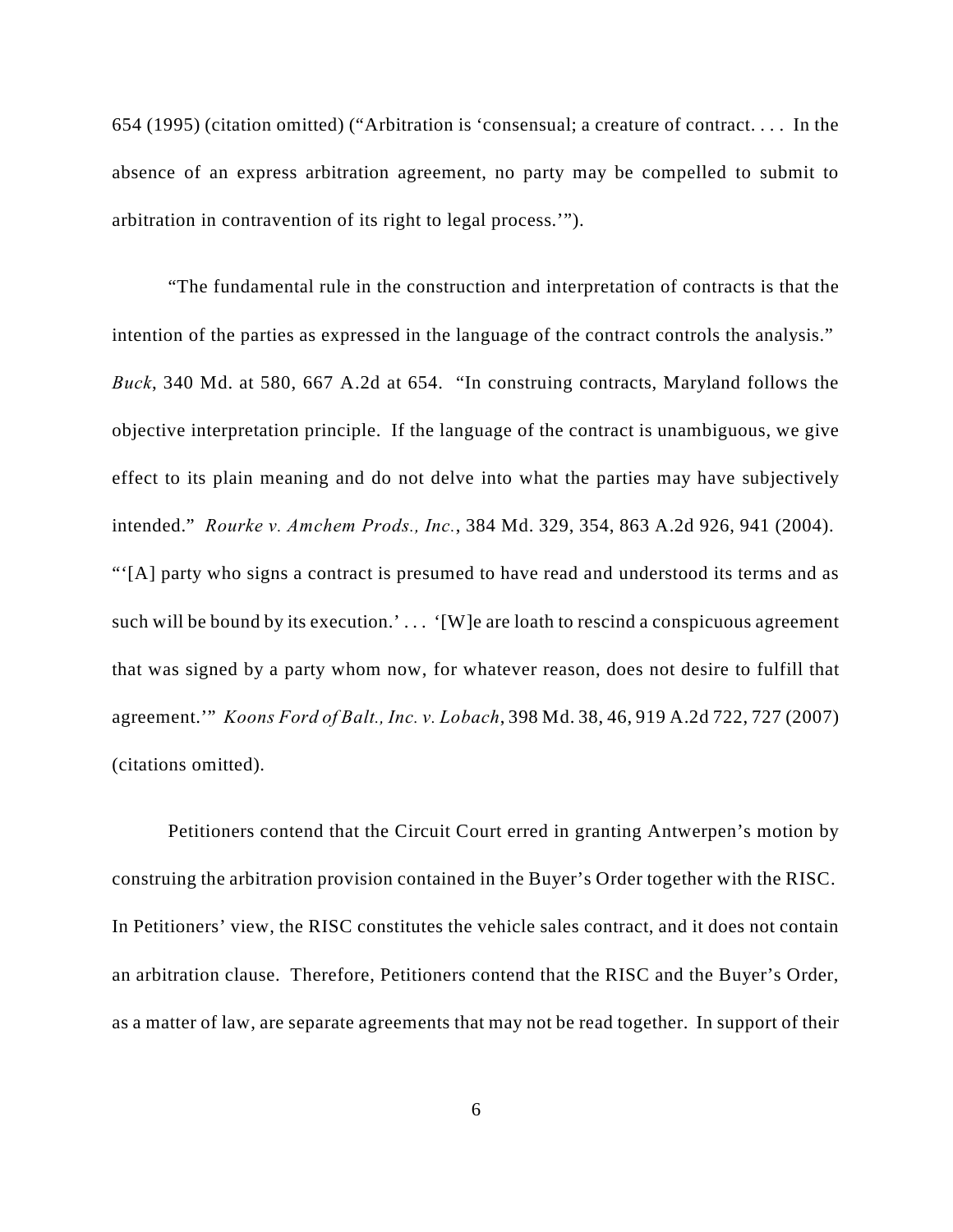position, Petitioners rely substantially upon the language of COMAR 11.12.01.15A, which Petitioners refer to as the "Single Document Rule." This regulation provides that "[e]very vehicle sales contract or agreement shall be evinced by an instrument in writing containing all of the agreements of the parties." Petitioners, directing this Court to the use of the singular term "an instrument," aver that "[t]his means that, even if a contract in other situations might be comprised of several documents, in a car sale in Maryland COMAR requires all the terms of the contract must be contained in one document, or 'instrument'  $[sic]$ ."

Where the vehicle is financed by the dealer, Petitioners assert that the RISC alone serves as the "vehicle sales contract," because the RISC contains both the principal amount and interest charged. *See* Md. Code (1977, 2012 Repl. Vol., 2014 Supp.), § 15-311 of the Transportation Article ("A contract for the sale of a vehicle by a dealer shall contain . . . [t]he principal amount charged for the vehicle; [and] any interest charged on the principal amount[.]"). Petitioners further maintain that the RISC, itself, purports to be the entire agreement between the parties because it provides that "[b]y signing this contract, you choose to buy the vehicle on credit under the agreements on the front and back of this contract." Accordingly, the RISC, in Petitioners' view, must include all of the agreements between the parties within the four-corners of that document. Hence, Petitioners conclude that the failure of Antwerpen to include the arbitration provision within the RISC means that no such agreement exists and arbitration may not be compelled. This failure, they contend, renders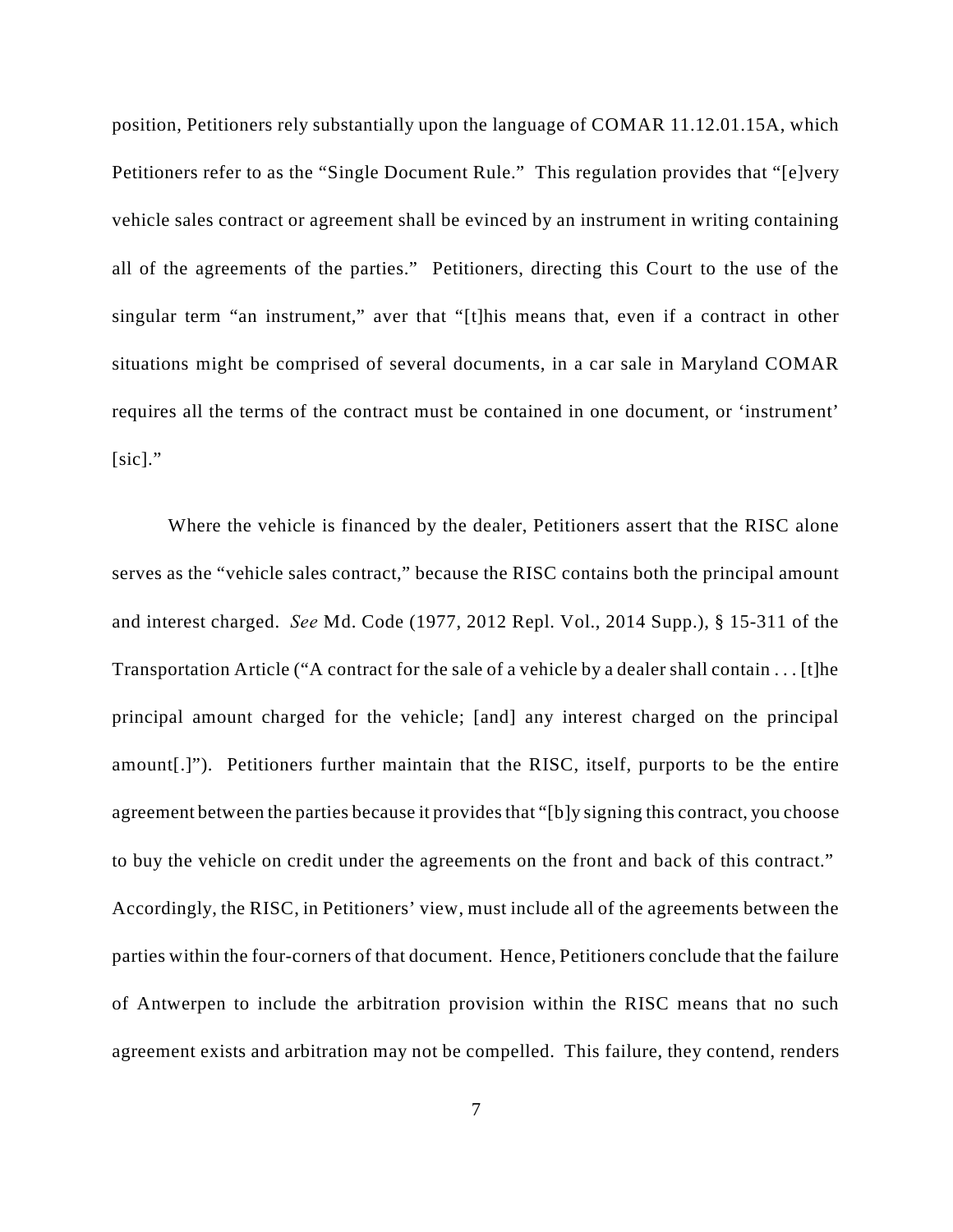the RISC and the Buyer's Order inconsistent and, as a result, the documents cannot be read together as one agreement.

Antwerpen argues that, under well-established contract law, the Buyer's Order and RISC may be construed together as evincing the entire agreement of the parties. *See Rocks v. Brosius*, 241 Md. 612, 637, 217 A.2d 531, 545 (1966). Antwerpen points out that, contrary to Petitioners' contention that the RISC contains an integration provision, the RISC incorporates by reference the Buyer's Order and its arbitration provision by providing that "[t]his contract **along with all other documents signed by you** in connection with the purchase of this vehicle, comprise the entire agreement." (Emphasis added). Further, Antwerpen contends that Petitioners have mis-characterized COMAR 11.12.01.15A as a "Single Document Rule." Antwerpen notes that Petitioners have failed to provide any authority using or creating the label "Single Document Rule" in reference to COMAR 11.12.01.15A. This regulation, Antwerpen asserts, "simply does not state that all of the agreements . . . must be in 'a single document.'" Contrary to Petitioners' interpretation, the use of the phrase "an instrument" does not preclude incorporating other documents by reference. Accordingly, Antwerpen asks this Court to affirm the decision of the Circuit Court compelling arbitration.

We disagree with Petitioners that COMAR 11.12.01.15A supplants our longstanding common law contract principles permitting the construction or reading of multiple documents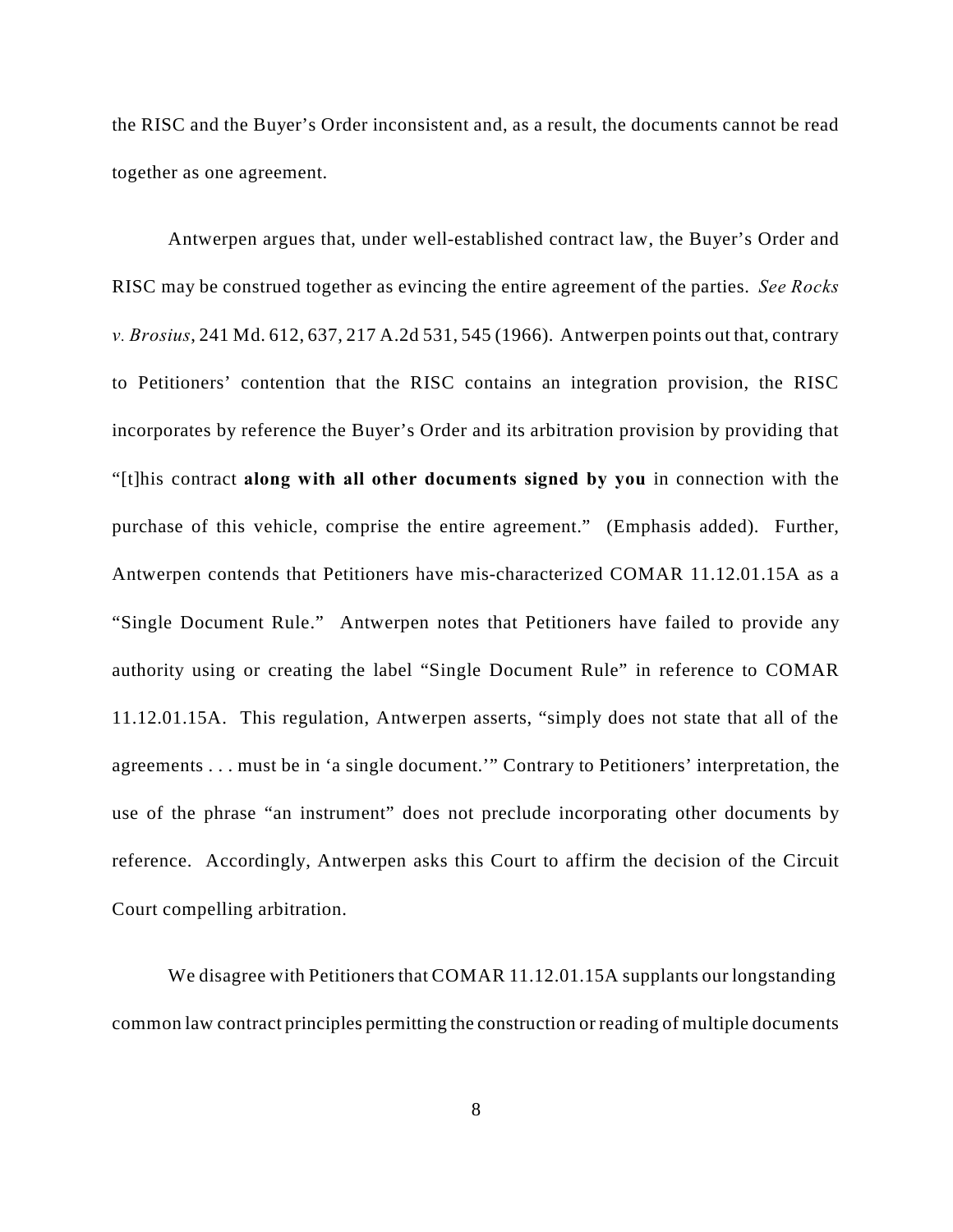together as part of a single transaction. As explained by this Court in *Rocks*, 241 Md. at 637,

217 A.2d at 545:

A contract need not be evidenced by a single instrument. Where several instruments are made a part of a single transaction they will all be read and construed together as evidencing the intention of the parties in regard to the single transaction. This is true even though the instruments were executed at different times and do not in terms refer to each other.

*See also Rourke*, 384 Md. at 354, 863 A.2d at 941 ("Where the contract comprises two or more documents, the documents are to be construed together, harmoniously, so that, to the extent possible, all of the provisions can be given effect.").

Since 1978, COMAR 11.12.01.15A has provided that "[e]very vehicle sales contract or agreement shall be evinced by an instrument in writing containing all of the agreements of the parties." *See* 5:12 Md. R. 981 (June 16, 1978); 5:17 Md. R. 1331 (August 25, 1978). Contrary to Petitioners' labeling of this regulation as the "Single Document Rule," the term "single" is absent from the language. Nor is there any indication in our jurisprudence that, as a result of the use of the singular term "an instrument," a vehicle sales contract may not, as a matter of law, incorporate multiple documents by reference. To the contrary, the mere use of a singular term such as "an instrument" or "a contract," does not prevent the application of the principles in *Rocks* and *Rourke.*

Petitioners have provided this Court with several opinions, which in Petitioners' view have "consistently and repeatedly reenforced the requirement that all agreements . . . must be contained in one instrument, and have recognized that only the financing agreement or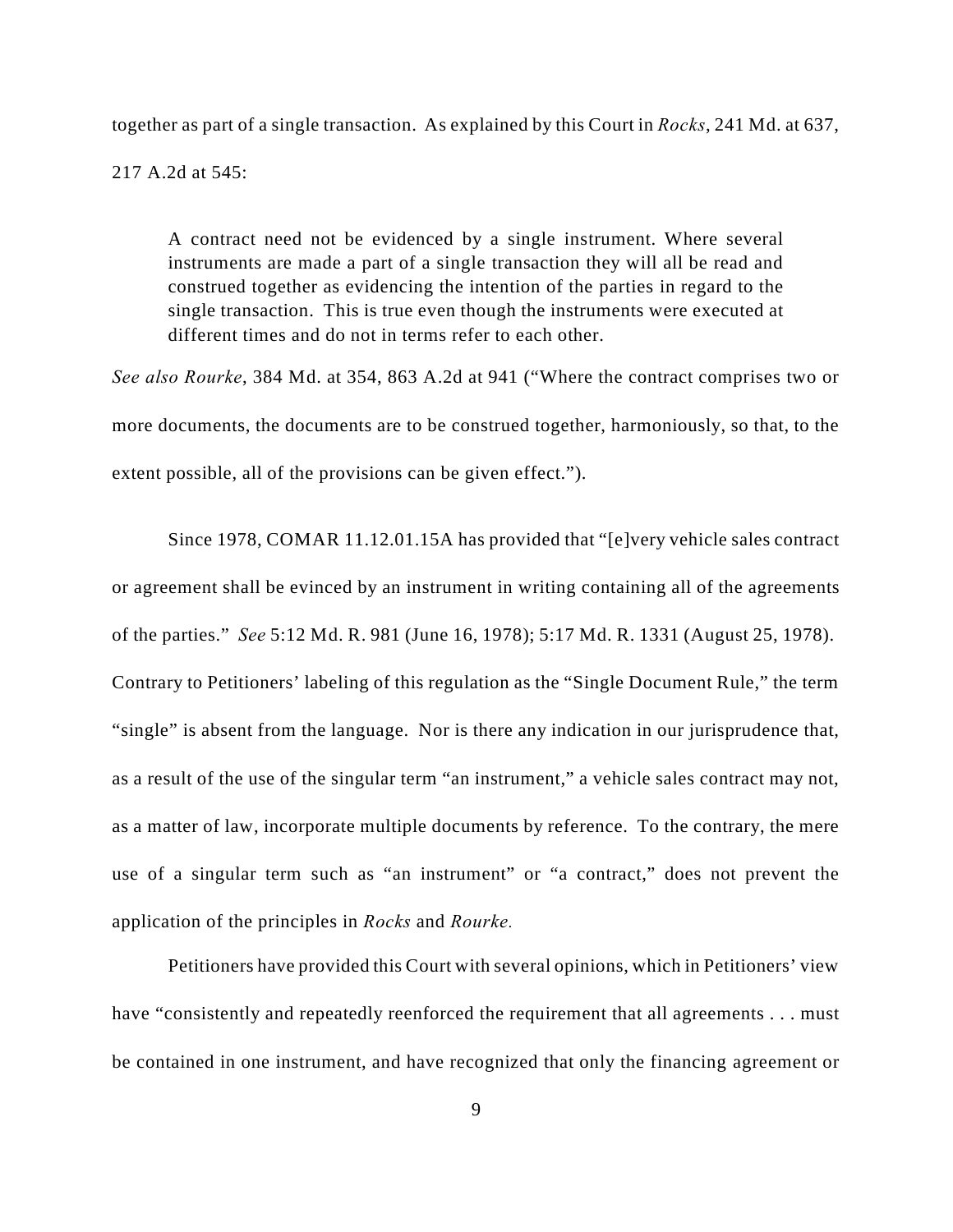RISC contains all of the agreements of the parties." Upon review, the authorities provided, none of which are binding upon this Court,<sup>4</sup> offer little more than cursory, unpersuasive assertions lacking support in our jurisprudence. Indeed, these authorities either provide no textual support or cite to one of the other unpersuasive opinions Petitioners rely upon to present their case to this Court.

To the extent the opinions Petitioners have provided this Court suggest that, in the context of a vehicle sale financed by the dealer, a Buyer's Order may not be construed together with the RISC, such opinions appear already to have been called into question by the Fourth Circuit's recent opinion in *Rota-McLarty v. Santander Consumer USA, Inc.*, 700 F.3d 690 (4th Cir. 2012). In *Rota-McLarty*, similar to the instant case, an individual executed a Buyer's Order—which contained an agreement to arbitrate—and a RISC—which

Specifically, Petitioners have provided us with state and federal trial court opinions. <sup>4</sup> *See Ricks v. Wilson Powell Lincoln-Mercury, Inc.*, Case No. 1:10-cv-02342-WDQ (Cir. Ct. Prince George's Cnty., Mar. 28, 2011); *Baker v. Antwerpen Motorcars Ltd.*, 807 F. Supp. 2d 386 (D. Md. 2011); *Lambert v. Nat'l Motors, Inc.*, Civ. No. WMN-10-3522 (D. Md. May 4, 2011); *Tokarski v. Castle Auto Outlet, LLC*, Civ. No. RDB-09-509 (D. Md. Sept. 25, 2009); Memo to Counsel, *Houston v. Crown Motors*, Civ. No. JFM-02-3859 (D. Md. July 8, 2003).

Petitioners also cite to two decisions from the intermediate appellate court, *see Sabmd, LLC v. Ross*, No. 2277 (Ct. Spec. App. 2006), *Smith v. Rosenthal Toyota, Inc.*, 83 Md. App. 55, 573 A.2d 418 (1990). With respect to *Smith*, Petitioners rely on a single footnote which (1) addresses an inapplicable act and (2) does not consider the possibility of incorporating by reference an arbitration provision.

Lastly, Petitioners have provided this Court with a letter of advisement from an assistant attorney general provided to the Motor Vehicle Administration which unequivocally provides that it is "**NOT AN OPINION OF THE ATTORNEY GENERAL**" (emphasis in original) and opinions from other jurisdictions that interpret their own state statutes. *See*, *e.g., Raceway Ford CasesLarkin v. New Century Auto Sales Inc.*, No. 12-13917 (E.D. Mich. Jan. 3, 2014); *Kroupa v. Sunrise Ford*, 92 Cal. Rptr. 2d 42 (Cal. Ct. App. 1999).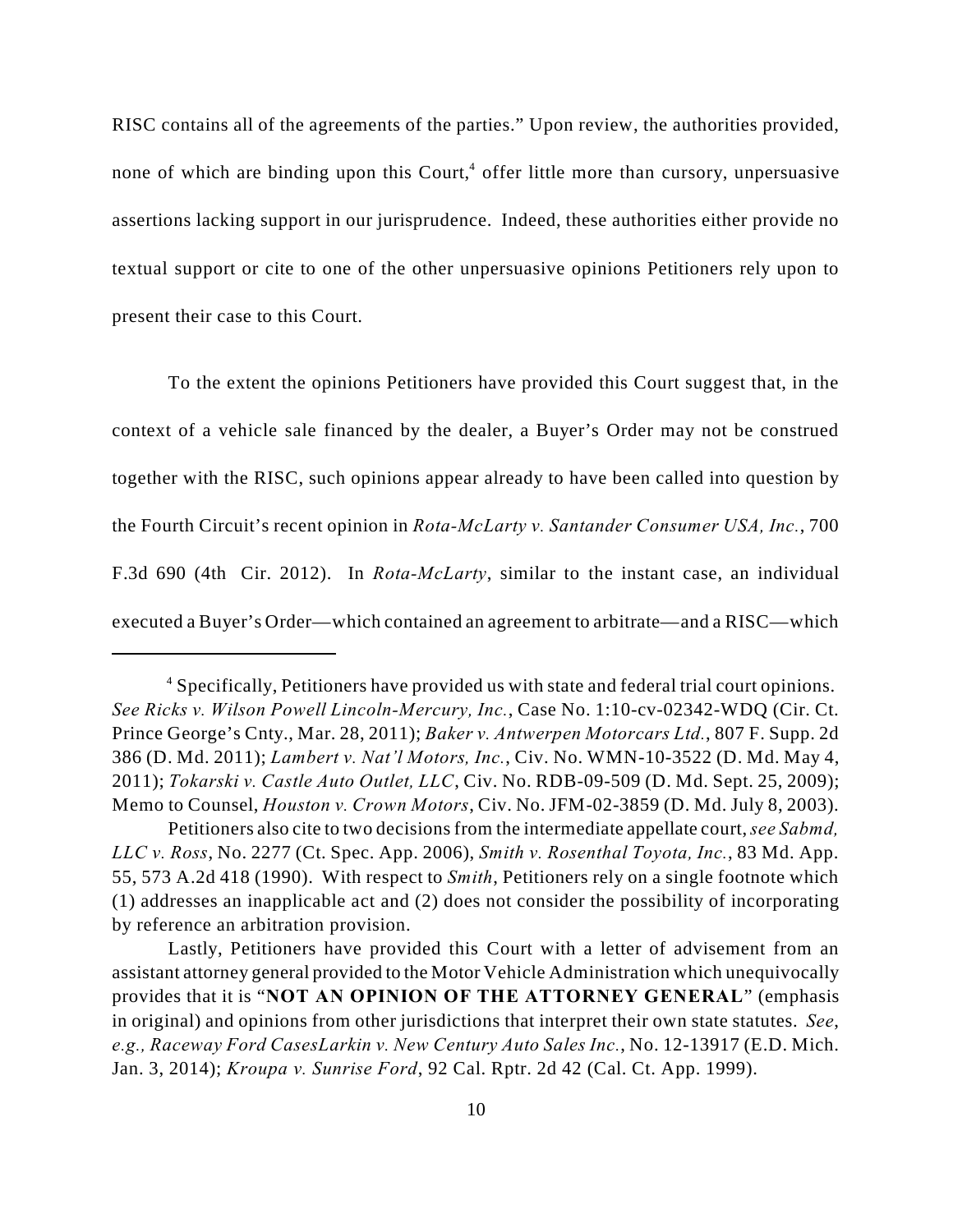contained no arbitration agreement—with the dealership during the purchase and financing

of an automobile. *Id.* at 694-95.

In determining whether the arbitration agreement in the Buyer's Order was enforceable, the court noted that:

Rota–McLarty does advance a novel theory in support of integration on appeal, premised on Md. Code Regs. § 11.12.01.15, which provides that "every vehicle sales contract or agreement shall be evidenced by an instrument in writing containing all of the agreements of the parties." *See* Appellee's Br. at 19. **She seems to argue that the regulation requires one document by itself to constitute the parties' agreement**, and thus we must read the Buyer's Order alone. Even if this argument is not waived, **Rota–McLarty fails to provide any authority for her interpretation of the cited regulation, nor for the proposition that this regulation supplants an entire established body of Maryland law governing contract interpretation.** 

*Id.* at 700 n.8 (emphasis added). Despite the presence of an integration clause in the RISC,

the court concluded that "Rota-McLarty has failed to establish that the RISC's integration clause prevents reading both [the Buyer's Order and the RISC] together as a single agreement." *Id.* at 700.<sup>5</sup>

<sup>&</sup>lt;sup>5</sup> Rota-McLarty is not the only opinion which casts doubt upon Petitioners' assertion that "Maryland courts . . . have consistently and repeatedly enforced the requirement that all agreements of the parties, including arbitration agreements, must be contained in one instrument in vehicle sales transactions, and . . . only the financing agreement or RISC contains all of the agreements of the parties." For instance, following the Fourth Circuit's decision, an argument nearly identical to that of Petitioners' was rejected by a Maryland state trial court. *See Whitehead v. Driveline Auto., LLC*, No. 12-36674 (Cir. Ct. Prince George's Cnty., April 18, 2013). Interestingly, this opinion was issued by the same judge that previously decided *Ricks*, which Petitioners cite to support their position. *See supra*.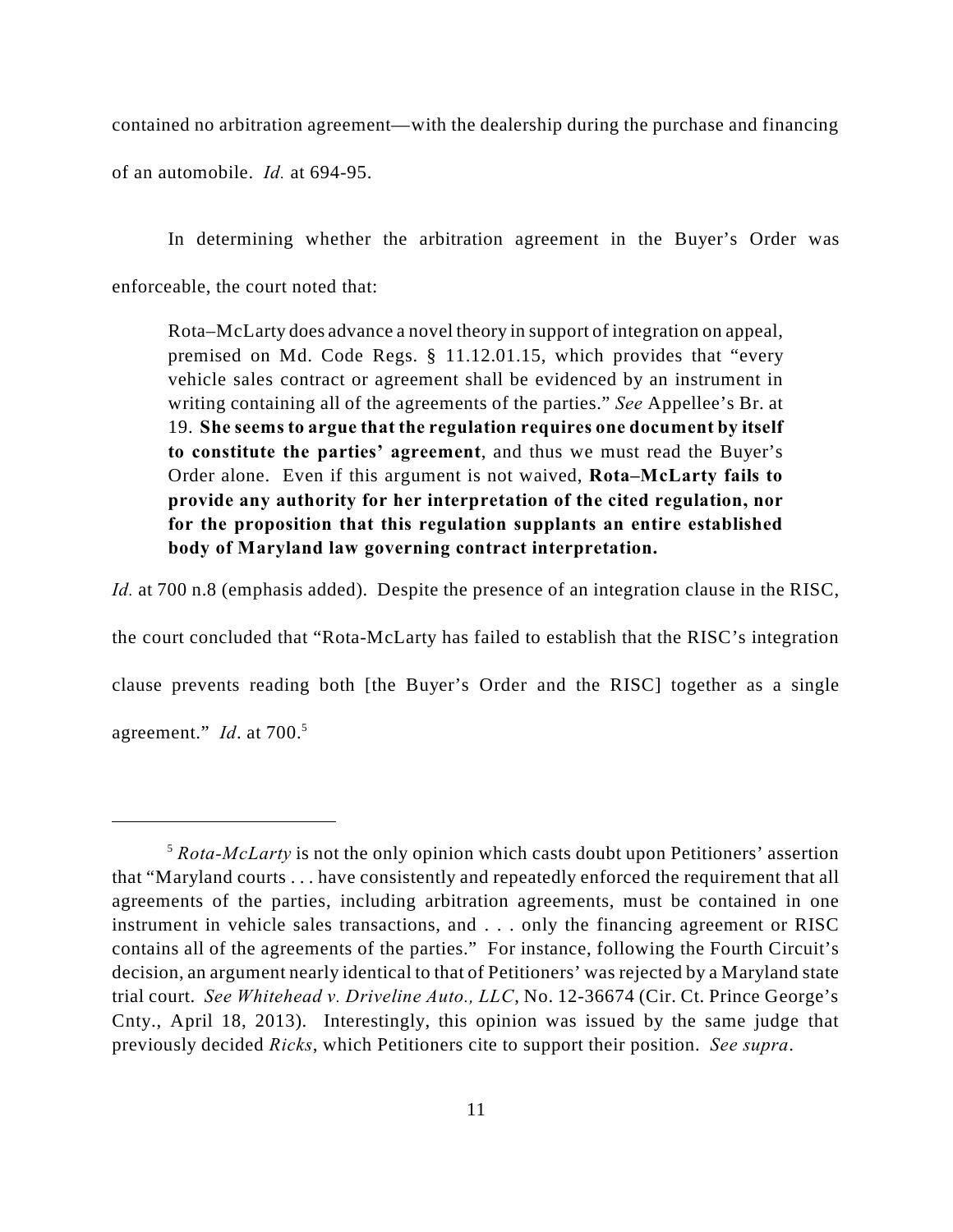Petitioners aver that reliance upon the footnote in *Rota-McLarty* is inappropriate because, in their view, the issue of the "Single Document Rule" had not been properly raised before that court. We need not resolve the present dispute on the basis of *Rota-McLarty*, however. As explained above, Petitioners have failed to provide this Court with any persuasive or binding authority to support their proposition that only a single document by itself may constitute the parties' agreement.

Turning to the language of the documents before this Court, the Buyer's Order and the RISC, reviewed and signed by Petitioners on the same day, indicate an intention that the documents be construed together as part of the same transaction. Notably, the RISC incorporates the Buyer's Order by reference and provides that "**[t]his contract along with all other documents signed by you in connection with the purchase of this vehicle, comprise the entire agreement**." (Emphasis added). Petitioners' signatures were required almost immediately following this statement.

Similarly, the Buyer's Order states that "[t]he front and back of this buyer's order, **along with other documents** signed by You in connection with this order, comprise the entire agreement between the parties[.]" (Emphasis added). Once again, Petitioners' signatures follow this provision. We also note that the Agreement to Arbitrate contained in the Buyer's Order refers directly to the RISC in its definition of "disputes." Indeed, the arbitration provisions states, in part, that "[a] Dispute is . . . any monetary claim whether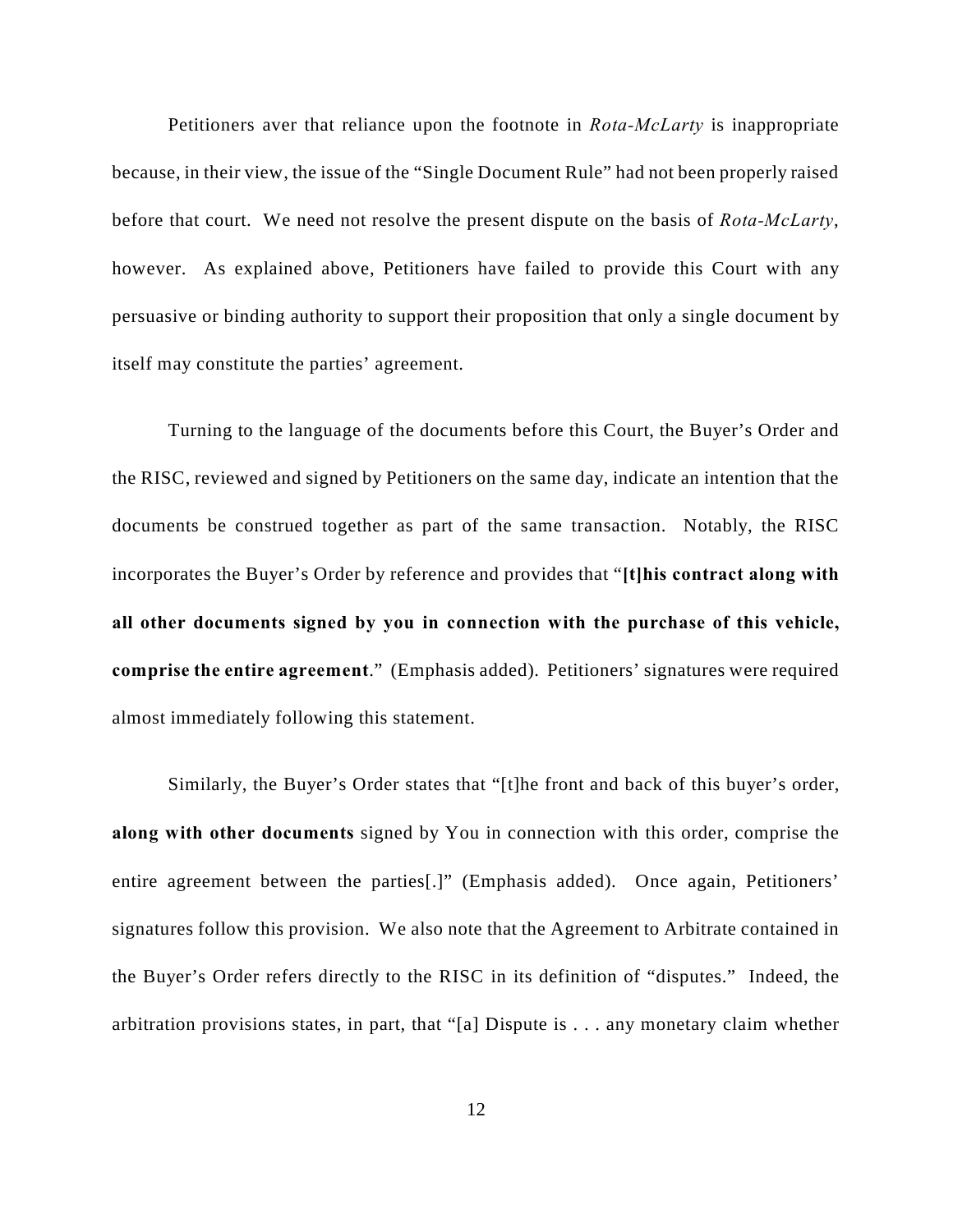contract, tort, or other, arising from the negotiation of and terms of the Buyer's Order, any service contract or insurance product, **or any retail installment sale contract**." (Emphasis added). In other words, the arbitration agreement signed and agreed to by Petitioners on the same day as the RISC explicitly states that it applies to disputes arising out of the RISC.

We reject Petitioners' contention that the language, "[b]y signing this contract, you choose to buy the vehicle on credit under the agreements on the front and back of this contract" means that the RISC purported to be the sole document considered for the purposes of the agreement between the parties and necessarily superseded the Buyer's Order. Absent from this language is any indication that any prior agreements, such as the Buyer's Order executed only moments prior to the RISC, were no longer of any force or effect as Petitioners suggest. As noted above, one of the agreements contained in the RISC requiring Petitioners' signatures was that "[t]his contract along with all other documents signed by you in connection with the purchase of this vehicle, comprise the entire agreement."

#### **IV. Conclusion**

Accordingly, under our long standing common law contract principles as expressed in *Rocks* and *Rourke*, multiple documents may be construed together as evincing the entire agreement of the parties to a vehicle sales contract. The RISC and the Buyer's Order in the present case indicate an intention that they are to be read together as constituting one transaction.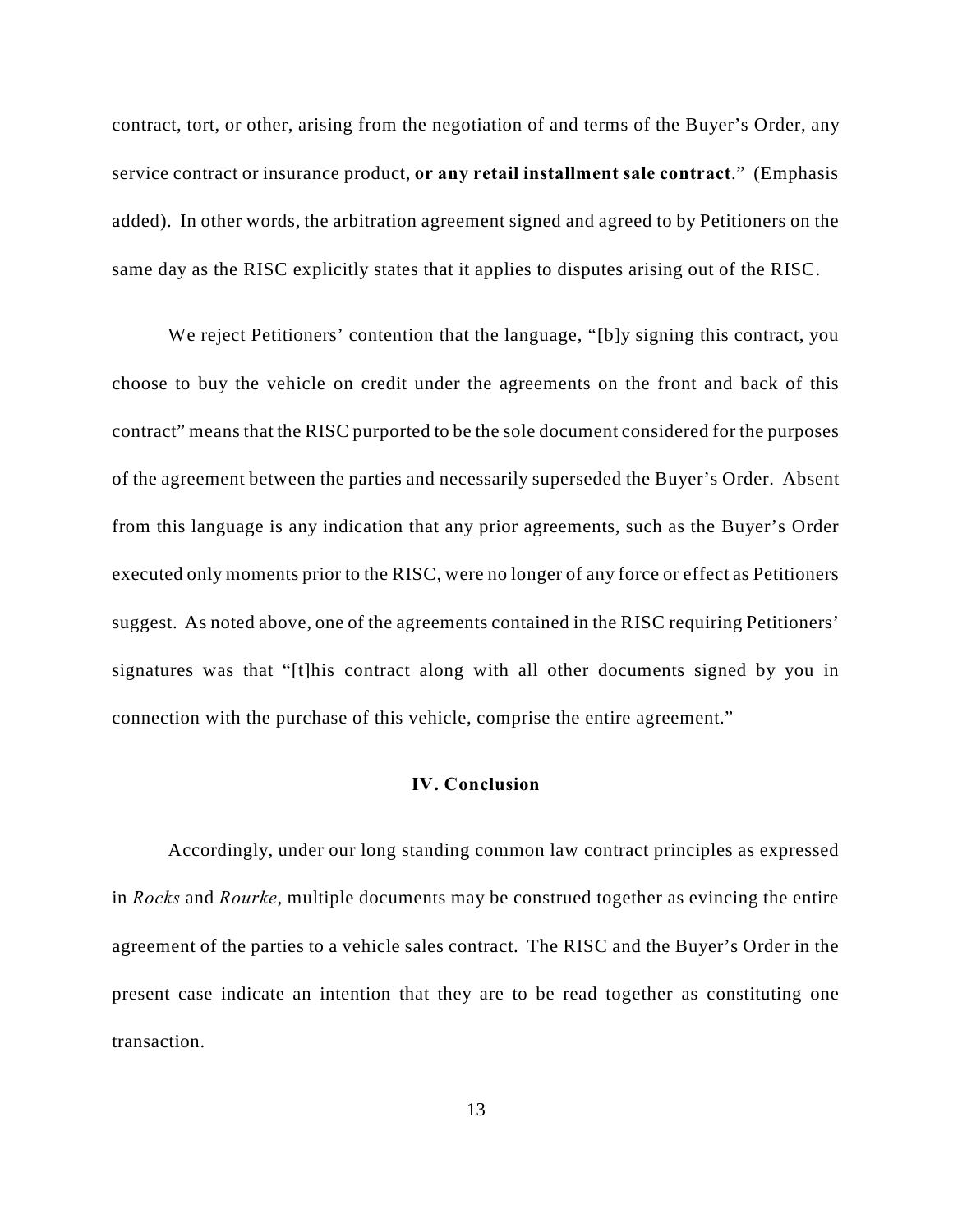**JUDGMENT OF THE CIRCUIT COURT FOR BALTIMORE CITY AFFIRMED. PETITIONERS TO PAY THE COSTS IN THIS COURT.**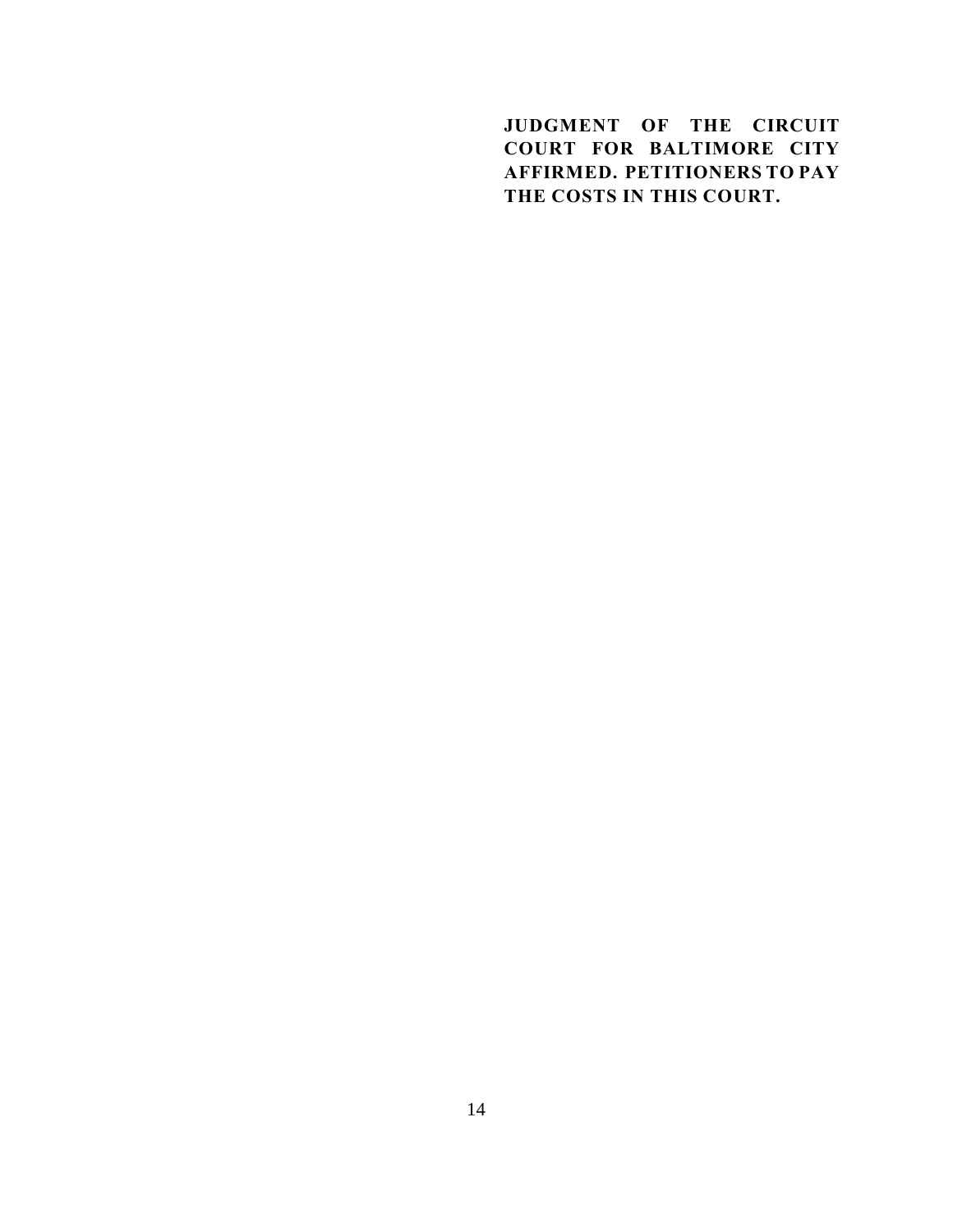Circuit Court for Baltimore City Case No. 24-C-13-002548 Argued: April 1, 2015

> IN THE COURT OF APPEALS OF MARYLAND

> > No. 68 September Term, 2014

#### WILLIE MAE FORD, *et al.*

v.

### ANTWERPEN MOTORCARS LTD., *et al.*

Barbera, C.J. \*Harrell Battaglia Greene Adkins McDonald \*\*Watts, J.,

JJ.

Opinion by McDonald, J., concurring in the judgment, which Battaglia, J., joins

## Filed: June 29, 2015

\*Harrell, J., participated in the hearing of the case, in the conference in regard to its decision and in the adoption of the majority opinion but he retired from the Court prior to the filing of the opinion.

\*\*Watts, J., participated in the hearing of this case but recused herself prior to conferencing and adoption of this opinion.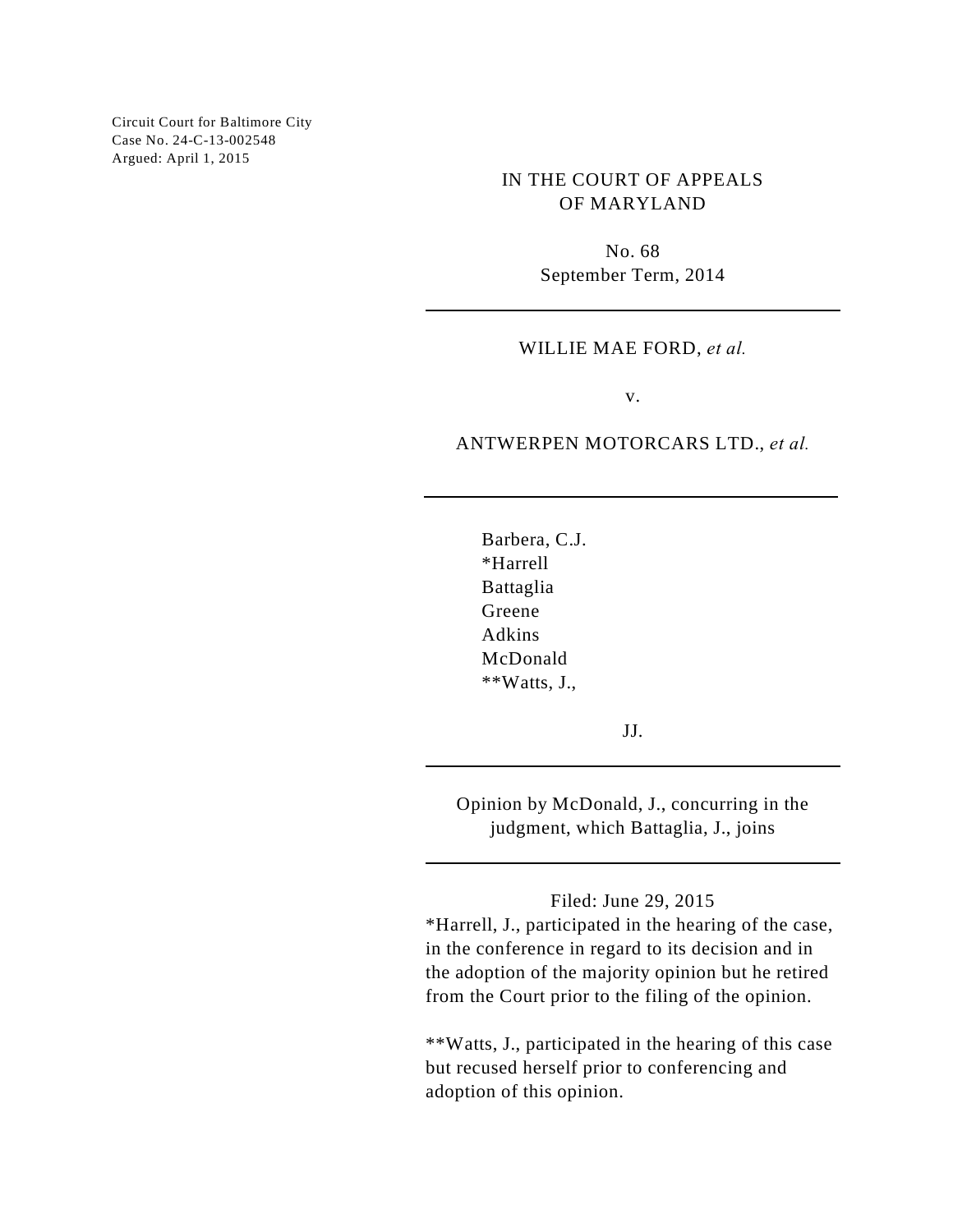In fantasy literature devoted to the battle between good and evil, the allegiance of elves, orcs, dwarfs, and goblins is readily apparent.<sup>1</sup> In the battle between clarity and obfuscation in legal instruments, it is sometimes uncertain which side attorneys will take. This case turns on the drafting and placement of an arbitration agreement in one of several legal documents concerning the sale of a used car.

I have attached to this opinion the "buyer's order"<sup>2</sup> and Retail Installment Sales Contract ("RISC") as they appear, somewhat enlarged, in the materials provided to this Court. The Majority opinion – a model of clarity itself – is able to navigate these documents. But a lay person interested in buying a used car would be well advised to bring along a lawyer, a magnifying glass, and perhaps an English major, to decipher their meaning.

There are significant differences between these two documents. Pertinent to this case, the buyer's order contains fine print in which the purchasers essentially waive future access to the public justice system for any disputes arising out of the transaction in favor of an alternative dispute process.<sup>3</sup> The RISC does not contain such a provision. At issue is

 $<sup>1</sup>J.R.R.$  Tolkien, The Lord of the Rings (1949).</sup>

<sup>&</sup>lt;sup>2</sup>The phrase "buyer's order" is not actually the title of the document, but, as far as I can tell, appears only in the fine print at the bottom of the front page of the document.

<sup>&</sup>lt;sup>3</sup>That provision is set out in considerably larger print and much more legible spacing in the Majority opinion. Majority slip op. at 2.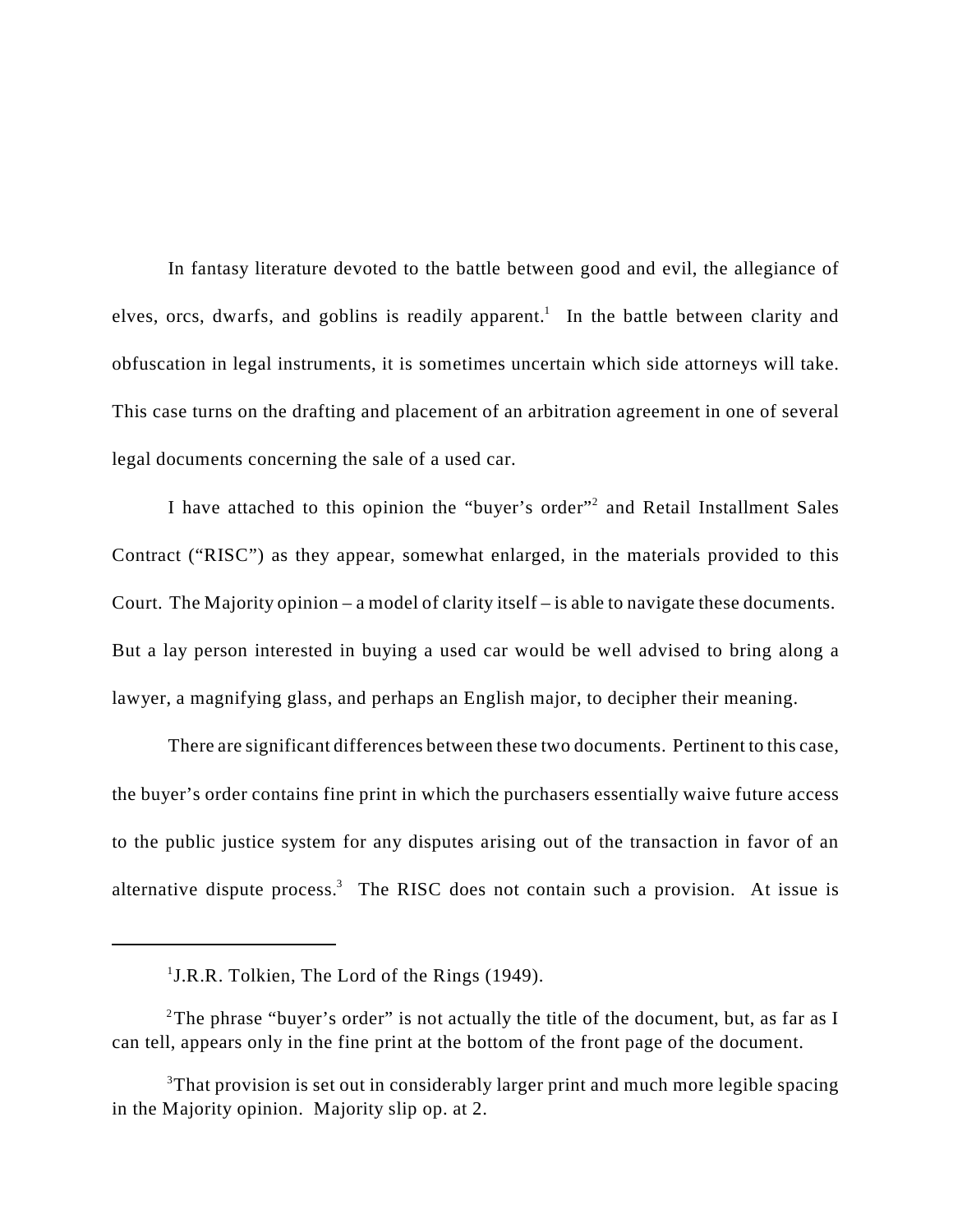whether the terms of the RISC supersede those of the buyer's order.

The fine print at the bottom of the buyer's order states that "[t]he front and back of this buyer's order, *along with other documents signed by You in connection with this order*, comprise the entire agreement between the parties affecting this purchase..." The RISC contains a similar reference to "all other documents signed by you." There is no indication in either document, nor is the record clear, as to the universe of "other documents" signed in connection with the purchase of this vehicle that are incorporated by reference. In any event, the universe of documents that comprise the transaction is apparently not confined to signed documents. The bottom of the rear side of the "buyer's order" states that "The information that you see on the window form for this vehicle is part of this contract. The information on the window form overrides any contrary provisions in the contract of sale."<sup>4</sup> Similar language appears in a paragraph 5 on the reverse side of the RISC.

In an apparent effort to improve the possibility that a consumer might be aware of all of the terms affecting a purchase of a car, the Motor Vehicle Administration ("MVA") has adopted a regulation that indisputably applies to the transaction in this case. That regulation provides:

> Every vehicle sales contract or agreement shall be evidenced by *an instrument in writing containing all of the agreements* of the parties. It shall be signed by all of the parties before the seller delivers to the buyer the vehicle covered by the agreement.

<sup>&</sup>lt;sup>4</sup>The window form does not appear in the record in this case.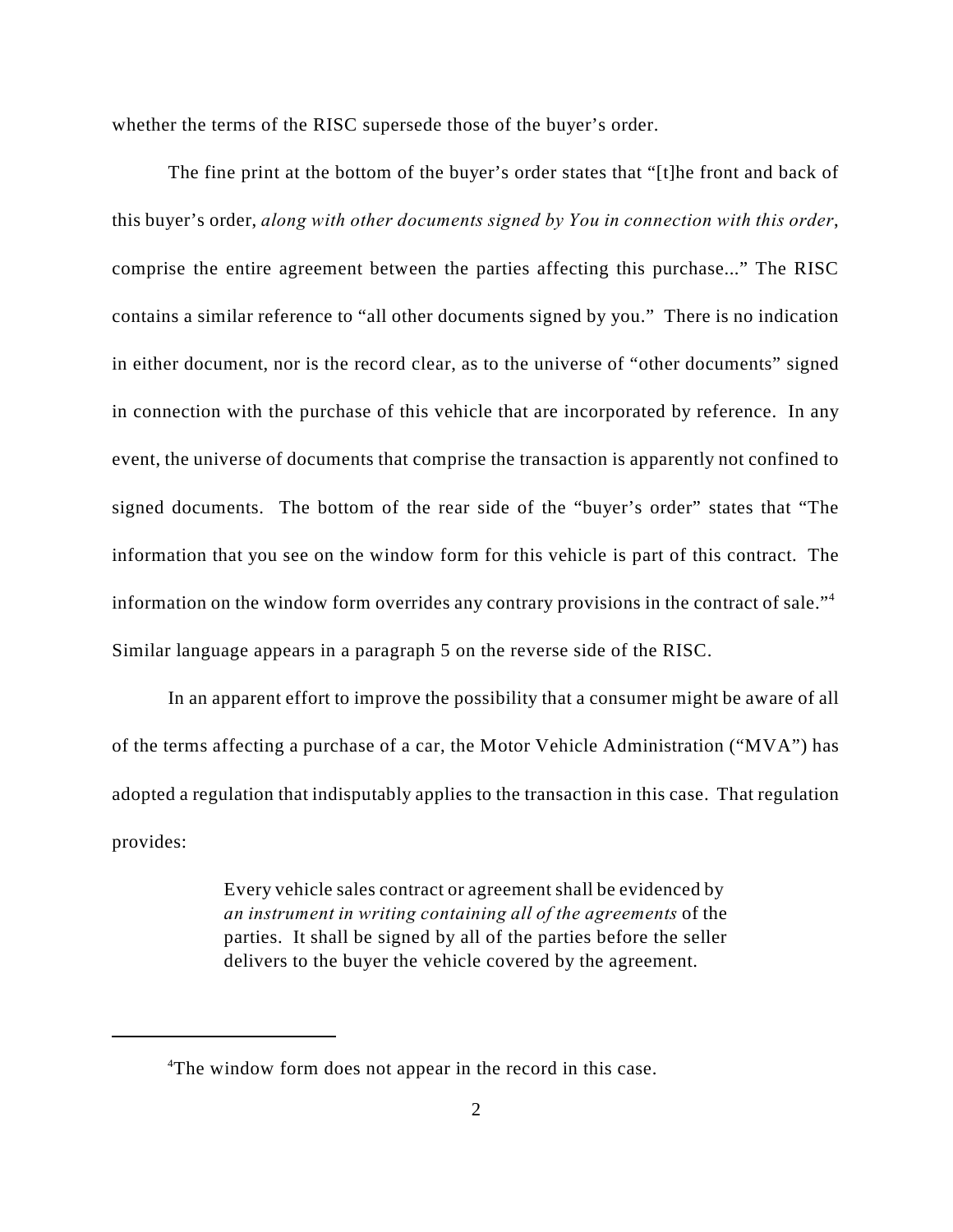COMAR 11.12.01.15A (emphasis added). The plain language of the regulation establishes what might be called a "single instrument rule" for car sales. Ms. Ford and Mr. Beale base their appeal entirely on the notion that this means a *single document* and that the RISC, which does not contain an arbitration provision, is that document. Antwerpen counters that the requisite instrument may be comprised of multiple documents and here includes the buyer's order. The Majority agrees with Antwerpen and concludes that arbitration clause in the buyer's order was not superseded by the RISC.

I agree that a single instrument may be comprised of more than one document and, on that narrow point, given the language of these documents,<sup>5</sup> I join in the judgment. Whether these documents – and whatever else was purportedly incorporated in them – actually comply with the regulation is a question for another day.

Judge Battaglia has advised that she joins this opinion.

 ${}^{5}$ Had the RISC here contained the language in the RISC analyzed in the 2012 letter of the MVA's counsel – *i.e.*, that "[t]he terms of this contract set forth your entire and only obligation to Seller" – I would have deferred to the agency's interpretation of its own regulation set forth in that letter and concluded that the buyers had no obligation to arbitrate the dispute.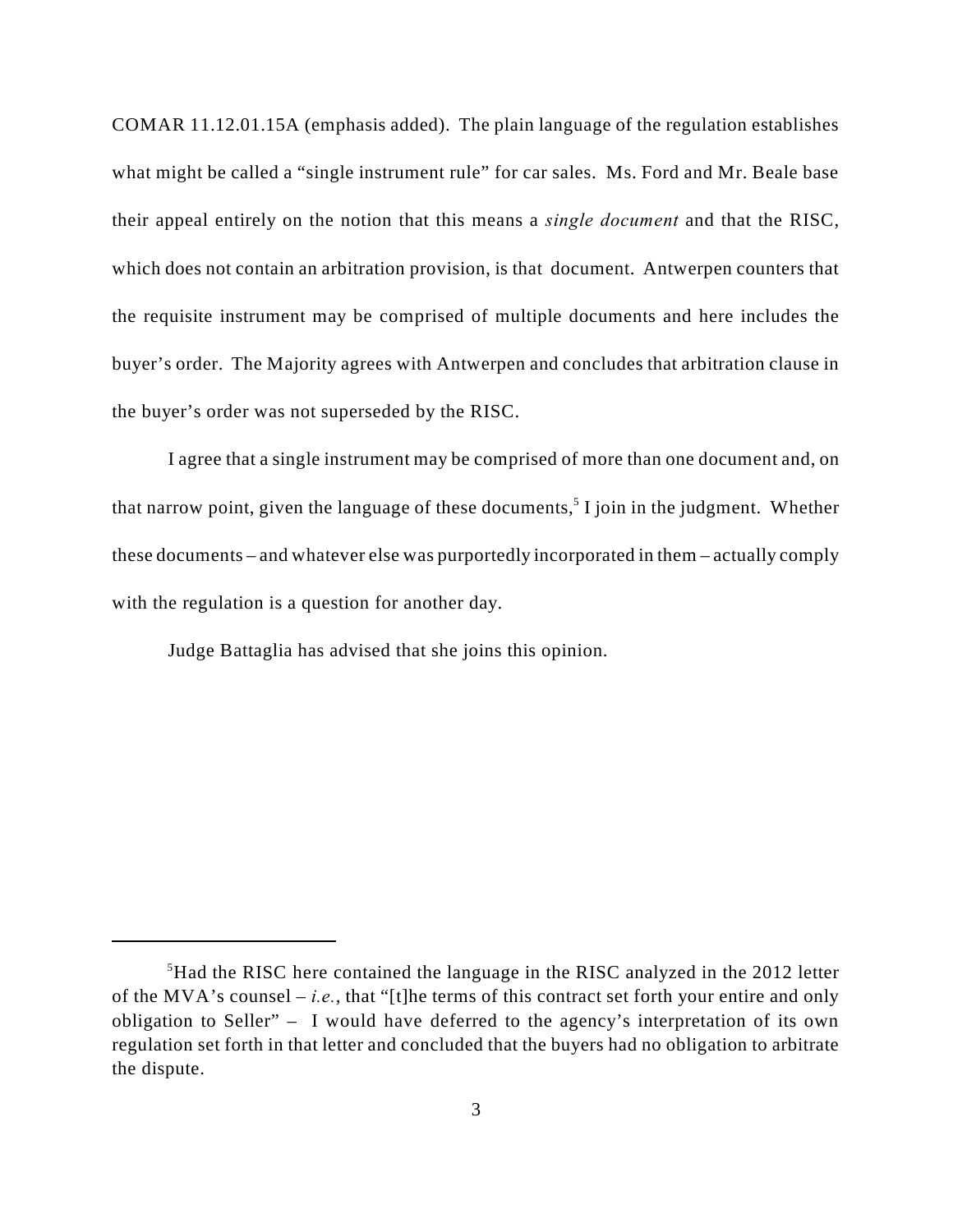| DEAL I;<br>13352                                                                                                          | CUST I:          | 30358                                           | DATE:                                                                    | 04/24/2010                                      |                    | 8100K                              | <b>S00900A</b>            |
|---------------------------------------------------------------------------------------------------------------------------|------------------|-------------------------------------------------|--------------------------------------------------------------------------|-------------------------------------------------|--------------------|------------------------------------|---------------------------|
|                                                                                                                           |                  |                                                 |                                                                          |                                                 |                    |                                    |                           |
|                                                                                                                           |                  |                                                 | VEAR 2007                                                                | MAKE<br>MISSAN                                  |                    |                                    |                           |
|                                                                                                                           |                  |                                                 | BODY TYPE                                                                | <b>TRIM</b>                                     |                    | SENTRA :                           | Mođel:Code                |
|                                                                                                                           | ANTWERPEN NISSAN |                                                 | 4 DOOR.<br><b>COLOR LITE</b>                                             | SEDAN                                           |                    |                                    | KEY GODES                 |
| 1701 WOODLAWN DRIVE, BALTIMORE, MD 21207                                                                                  | (410)298-4400    |                                                 |                                                                          |                                                 |                    |                                    | ODOMETER <sub>33765</sub> |
|                                                                                                                           |                  |                                                 |                                                                          | VIN 3N1AB61E17L698873                           |                    |                                    |                           |
| NAVE<br>WILLIE MAE FORD                                                                                                   |                  |                                                 | fane :<br>C<br><b>JUDRESS</b>                                            |                                                 | <u>earle Beale</u> |                                    |                           |
| IKSIAI<br><b>ADORE</b>                                                                                                    |                  |                                                 | ۰<br>в<br>Œ<br>н<br>R<br>701<br><b>PHONE NUMBER:</b><br>POLICY/BINDER #: | INSURANCE AGENT: VINCE VANNEMAN                 |                    |                                    |                           |
|                                                                                                                           |                  |                                                 | EFFECTIVE DATE:                                                          |                                                 |                    |                                    |                           |
| BASE PRICE OF VEHICLE ( FOR NE <u>W VEHICLES, INCLUDING ADDITIONAL MANUFACTURER ITEMS AS SHOWN ON THE MUNDURET LABELF</u> |                  |                                                 |                                                                          |                                                 |                    |                                    | र पहाडा                   |
| FREIGHT CHARGE (FOR NEW VEHICLES: AS INCLUDED ON MONRONEY.LABEL)                                                          |                  |                                                 |                                                                          |                                                 |                    |                                    |                           |
| DEALER INSTALLED ITEMS AND CHARGES;                                                                                       |                  |                                                 |                                                                          |                                                 |                    | N/A                                |                           |
|                                                                                                                           |                  |                                                 |                                                                          |                                                 |                    |                                    |                           |
|                                                                                                                           |                  |                                                 |                                                                          |                                                 |                    | N/A<br>N/A                         |                           |
|                                                                                                                           |                  |                                                 |                                                                          |                                                 |                    | SUBTOTAL OF DEALER INSTALLED ITEMS | N/A                       |
| DEALER WARRANTY IS ONE MONTH OR 1000 MI ON POWERTRAIN ONLY.                                                               |                  |                                                 |                                                                          |                                                 |                    | SUGGESTED HETAIL PRICE             | N/A                       |
|                                                                                                                           |                  |                                                 |                                                                          |                                                 |                    | XXXXXXXXIPREMIUM                   | 12000.00                  |
|                                                                                                                           |                  |                                                 |                                                                          |                                                 |                    | <b>CASH SALES PRICE</b>            | 12000.00                  |
| DEALER PROCESSING CHARGE (NOT REQUIRED BY LAW)                                                                            |                  |                                                 |                                                                          |                                                 |                    | 100.00                             |                           |
| <b>ELECTROMC REGISTRATION FEE</b>                                                                                         |                  |                                                 |                                                                          |                                                 |                    | 20.00                              |                           |
| TIRE RECYCLING FEE                                                                                                        |                  |                                                 |                                                                          |                                                 |                    | 4.00                               |                           |
| STATE SALES TAX 726.00                                                                                                    |                  | $\overline{N/A}$                                | TAXABLE AMOUNT (LESS TRADE IN CREDIT OF                                  |                                                 |                    | <u>N/H</u>                         | 12124.00                  |
| 50.00<br>TITLE FEES.                                                                                                      |                  | TITLE TAX.<br>20.00<br><b>SECUPITY INTEREST</b> | <b>REGISTRATION FEES _</b>                                               | <u> 128.00 </u><br>15.00                        |                    |                                    |                           |
|                                                                                                                           |                  |                                                 | TEMPORARY TAGS                                                           | SUBTOTAL OF TAXES, TITUNG AND REGISTRATION FEES |                    |                                    | 939.00                    |
| ADDITIONAL ITEMS                                                                                                          |                  |                                                 |                                                                          |                                                 |                    |                                    |                           |
| <b>JERVICE CONTRACT</b>                                                                                                   |                  | 1599.00                                         |                                                                          |                                                 |                    |                                    |                           |
|                                                                                                                           |                  |                                                 |                                                                          |                                                 |                    |                                    |                           |
| ╭                                                                                                                         |                  |                                                 |                                                                          |                                                 |                    |                                    |                           |
|                                                                                                                           |                  |                                                 | SUBTOTAL OF SERVICE, MAINTENANCE, GAP AND A&H CONTRACTS                  |                                                 |                    |                                    | 1599.00                   |
| DEPORIT                                                                                                                   |                  |                                                 |                                                                          | TOTAL CASH DELIVERED PRICE                      |                    |                                    | 14662.00                  |
| <u>NET TRADE ALLOWANCE</u>                                                                                                | N/A<br>N/A       | DOWNPAYMENT                                     | 2500.00                                                                  | TOTAL CASH DOWN                                 |                    | <u>2500.00</u>                     |                           |
|                                                                                                                           |                  | NET TRADE PAY OFF                               | N/A                                                                      | <b>NET TRADE EQUITY</b>                         |                    | N/P                                |                           |
| <b>MANUFACTURER REBATES</b>                                                                                               |                  |                                                 |                                                                          |                                                 |                    |                                    |                           |
|                                                                                                                           |                  |                                                 |                                                                          |                                                 |                    | N/R                                |                           |
|                                                                                                                           |                  | APX <sub>1</sub>                                |                                                                          |                                                 |                    |                                    |                           |
| TOTAL BALANCE DUE ON DELIVERY                                                                                             |                  |                                                 | <b>LI</b> CASH                                                           | <b>XKIFINANCE</b>                               |                    | TOTAL CREDITS<br><b>CIEASE</b>     | 2500.00<br>12162.00       |
|                                                                                                                           |                  |                                                 |                                                                          |                                                 |                    |                                    |                           |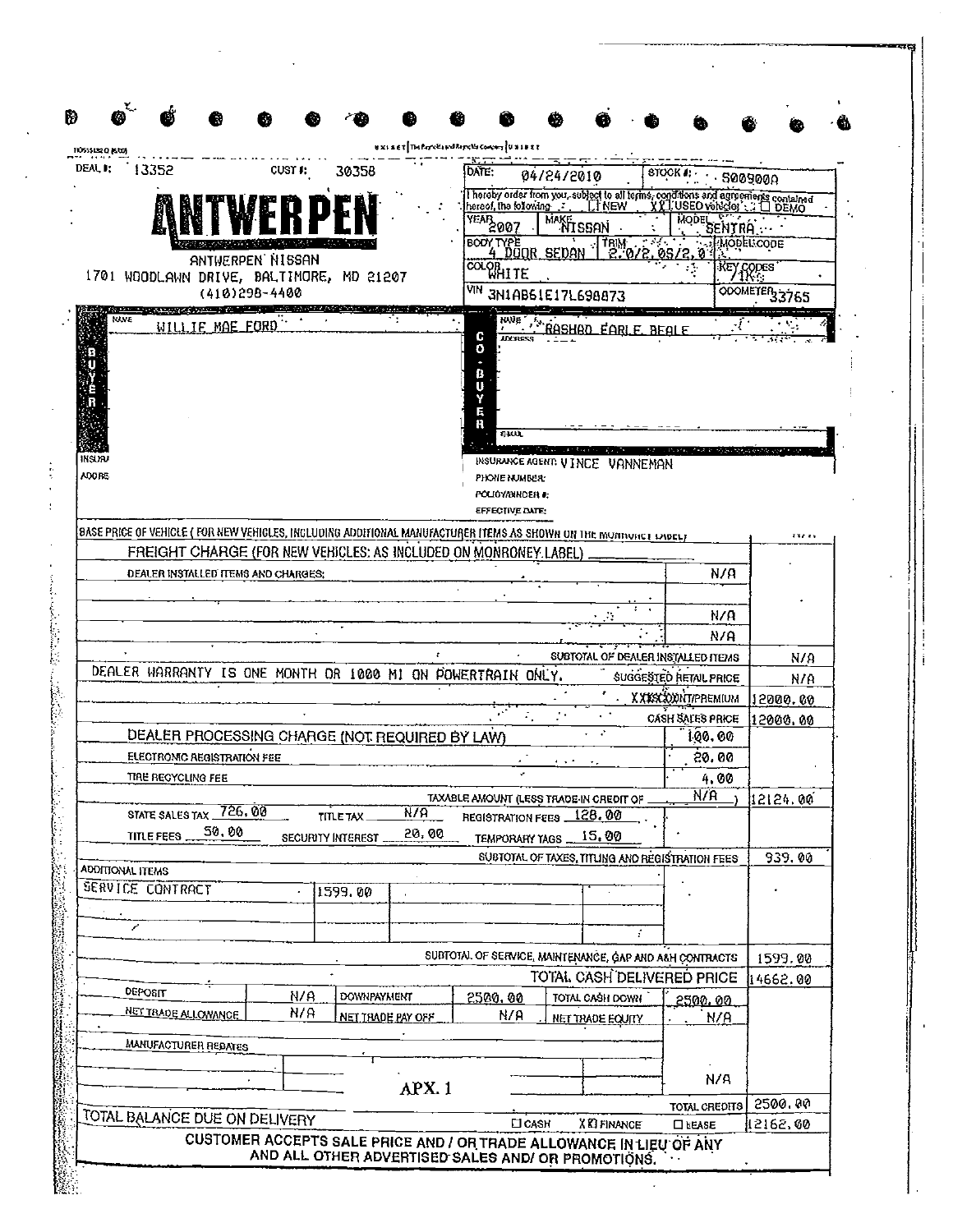# INTENTIONALLY LEFT BLANK

 $\langle \frac{1}{2} \rangle$  .

 $\ddot{\phantom{1}}$ 

|                                                                                                                                                                                                                                                                                                                                                                                                                                                                                                                                                                                                                                                                                                                                                                                                                                                                                                                                                                                                                                                                                                                                                                                                                                                                                                                                                                                                                                                                                                                                                                                                                                                                                                                                                                                                                                                                                                                                                                                                                                                                                                                                                                                                                                                                                                                                                                                                                                                                                                                                                                                                                                                                                                                                                                                                                                                                                                                                                                                                                                                                                                                                                                                                                                                                                                                                                                                                                                                                                                                                                                                                                                                                                                                                                                                                                                                                                                     |                    | <b>DESCRIPTION OF TRADE-IN</b>          |                                      |                                            |                                                        |
|-----------------------------------------------------------------------------------------------------------------------------------------------------------------------------------------------------------------------------------------------------------------------------------------------------------------------------------------------------------------------------------------------------------------------------------------------------------------------------------------------------------------------------------------------------------------------------------------------------------------------------------------------------------------------------------------------------------------------------------------------------------------------------------------------------------------------------------------------------------------------------------------------------------------------------------------------------------------------------------------------------------------------------------------------------------------------------------------------------------------------------------------------------------------------------------------------------------------------------------------------------------------------------------------------------------------------------------------------------------------------------------------------------------------------------------------------------------------------------------------------------------------------------------------------------------------------------------------------------------------------------------------------------------------------------------------------------------------------------------------------------------------------------------------------------------------------------------------------------------------------------------------------------------------------------------------------------------------------------------------------------------------------------------------------------------------------------------------------------------------------------------------------------------------------------------------------------------------------------------------------------------------------------------------------------------------------------------------------------------------------------------------------------------------------------------------------------------------------------------------------------------------------------------------------------------------------------------------------------------------------------------------------------------------------------------------------------------------------------------------------------------------------------------------------------------------------------------------------------------------------------------------------------------------------------------------------------------------------------------------------------------------------------------------------------------------------------------------------------------------------------------------------------------------------------------------------------------------------------------------------------------------------------------------------------------------------------------------------------------------------------------------------------------------------------------------------------------------------------------------------------------------------------------------------------------------------------------------------------------------------------------------------------------------------------------------------------------------------------------------------------------------------------------------------------------------------------------------------------------------------------------------------------|--------------------|-----------------------------------------|--------------------------------------|--------------------------------------------|--------------------------------------------------------|
| NAKE                                                                                                                                                                                                                                                                                                                                                                                                                                                                                                                                                                                                                                                                                                                                                                                                                                                                                                                                                                                                                                                                                                                                                                                                                                                                                                                                                                                                                                                                                                                                                                                                                                                                                                                                                                                                                                                                                                                                                                                                                                                                                                                                                                                                                                                                                                                                                                                                                                                                                                                                                                                                                                                                                                                                                                                                                                                                                                                                                                                                                                                                                                                                                                                                                                                                                                                                                                                                                                                                                                                                                                                                                                                                                                                                                                                                                                                                                                | MODEL<br>INO TRADE |                                         | TYPE                                 |                                            | YEAR                                                   |
| <b>ODOMETER</b><br>科方向                                                                                                                                                                                                                                                                                                                                                                                                                                                                                                                                                                                                                                                                                                                                                                                                                                                                                                                                                                                                                                                                                                                                                                                                                                                                                                                                                                                                                                                                                                                                                                                                                                                                                                                                                                                                                                                                                                                                                                                                                                                                                                                                                                                                                                                                                                                                                                                                                                                                                                                                                                                                                                                                                                                                                                                                                                                                                                                                                                                                                                                                                                                                                                                                                                                                                                                                                                                                                                                                                                                                                                                                                                                                                                                                                                                                                                                                              | COLOR              |                                         | <b>VEHICLE IDENTIFICATION NUMBER</b> |                                            |                                                        |
| NO LIABILITY INSURANCE FOR BODILY INJURY OR PROPERTY DAMAGE IS INCLUDED UNLESS OTHERWISE NOTED.                                                                                                                                                                                                                                                                                                                                                                                                                                                                                                                                                                                                                                                                                                                                                                                                                                                                                                                                                                                                                                                                                                                                                                                                                                                                                                                                                                                                                                                                                                                                                                                                                                                                                                                                                                                                                                                                                                                                                                                                                                                                                                                                                                                                                                                                                                                                                                                                                                                                                                                                                                                                                                                                                                                                                                                                                                                                                                                                                                                                                                                                                                                                                                                                                                                                                                                                                                                                                                                                                                                                                                                                                                                                                                                                                                                                     |                    |                                         |                                      |                                            |                                                        |
|                                                                                                                                                                                                                                                                                                                                                                                                                                                                                                                                                                                                                                                                                                                                                                                                                                                                                                                                                                                                                                                                                                                                                                                                                                                                                                                                                                                                                                                                                                                                                                                                                                                                                                                                                                                                                                                                                                                                                                                                                                                                                                                                                                                                                                                                                                                                                                                                                                                                                                                                                                                                                                                                                                                                                                                                                                                                                                                                                                                                                                                                                                                                                                                                                                                                                                                                                                                                                                                                                                                                                                                                                                                                                                                                                                                                                                                                                                     |                    | <b>AGREEMENT TO ARBITRATE DISPUTES.</b> |                                      |                                            |                                                        |
| ioditive space of vase recursor expend to be the consider the model of the model of the model of the model was one of the model of the model of the consideration of the consideration of the consideration of the considerati<br>uptrior sixt per be symmetrie of the state of Mayard and the thousand the beach of the couple of the basic is receiped in costs and the second belong as celephia by the action and the second by the action of the second by<br>exploit in the Us bas for consecutive as a search of the section of the section of a section of the section of the section of the section of the section of the section of the section of the section of the section of the se<br>You er Dazke way been excellen and choss one of the following Abertain Disorde Rickfurch (AOR) equivalence and the section beauto and the section form, but 60191 Monapolis, MN 85940191<br>WARADSCOPLED IN A MARCH 100 (250 UNIVERSITY ASSAULT AND A MARCH 100 LANDSCOPLED A III ONE GEHEAN AND COMERT OF LEGION WAS LONGING TO ONLY AS A SURVEY OF DUPLER AND COMERT OF LAND AND LONGING TO COMPANY OF DUPLER AND COMPAN<br>100). You or Date: with the flo) dos after mothy next of the AUR organized observed by the start, may use and main a man and the date of the company of the costation of the costation of the costation of the costation<br>to tes the con-locating mention forcely events of the section of its reservation for the company of the control of the company of control of the country the country the country the country the country of a country the coun<br>Housing foods roles conflet with this Apearities, then the provisions of this Apreement shall control.<br>A liseds is an educant to wat it semility mot be noted as it of the semilestic section and as any argum concently a voltime of a substate of local same union to solved dimension,<br>m monthy thin which council let or other robot from it is needed of a column of the Sove of the unit control or hearing probel, or in real best on the basement or hearing the basement of hearing the security of the board o<br>nt apply to and shall not be blocking on any assigned Cerebol).<br>how hours of the world, You as Date and any old to sel help amons, such as more seem and to see the base of the Usefall of depths of career in the coal in the coal in the coal in the coal in the coal in the coal in the coa<br>con is transfer to the definition of the control of the control of the control of the control of the control of the control of the fight of the control of the control of the control of the control of the control of the con<br>a theologicable for any reason, the remainder shall come a enforces ble.<br>The public understand that they are waiving their top of the and data condition of a distribution of the state of each of people of the low and specifically exampled from antipolor in this Accumult<br>To knot when of the basic met doop not covered spool by You in overdoop white   Uncer Haptar law a dealer my not show on a relief and height and the securities be remaind the data units of eater the state of the data which<br>the contrast is eith interest shown in outles alway its contrast. In our appearance of I reduced of the plane that is the said of a reduce to the words to be bound its followed the contrast is the same of the same of the s<br>we consider the new and the constant of the constant of the constant of the constant of the constant of the constant of the constant of the constant of the constant of the constant of the constant of the constant of the co<br>the property of the control of the control of the control of the control of the control of the control of the control of the control of the control of the control of the control of the control of the control of the control |                    |                                         |                                      |                                            |                                                        |
| Expanter fisted above.                                                                                                                                                                                                                                                                                                                                                                                                                                                                                                                                                                                                                                                                                                                                                                                                                                                                                                                                                                                                                                                                                                                                                                                                                                                                                                                                                                                                                                                                                                                                                                                                                                                                                                                                                                                                                                                                                                                                                                                                                                                                                                                                                                                                                                                                                                                                                                                                                                                                                                                                                                                                                                                                                                                                                                                                                                                                                                                                                                                                                                                                                                                                                                                                                                                                                                                                                                                                                                                                                                                                                                                                                                                                                                                                                                                                                                                                              |                    | APX. 2                                  |                                      | BY DEALER OR HIS AUTHORIZED REPRESENTATIVE | THIS ORDER IS NOT EFFECTIVE UNLESS SIGNED AND ACCEPTED |
| Buvars Signatura<br>דידו                                                                                                                                                                                                                                                                                                                                                                                                                                                                                                                                                                                                                                                                                                                                                                                                                                                                                                                                                                                                                                                                                                                                                                                                                                                                                                                                                                                                                                                                                                                                                                                                                                                                                                                                                                                                                                                                                                                                                                                                                                                                                                                                                                                                                                                                                                                                                                                                                                                                                                                                                                                                                                                                                                                                                                                                                                                                                                                                                                                                                                                                                                                                                                                                                                                                                                                                                                                                                                                                                                                                                                                                                                                                                                                                                                                                                                                                            |                    |                                         |                                      | . <u>Dealer's Signatore</u>                |                                                        |
| <b>BUYER</b>                                                                                                                                                                                                                                                                                                                                                                                                                                                                                                                                                                                                                                                                                                                                                                                                                                                                                                                                                                                                                                                                                                                                                                                                                                                                                                                                                                                                                                                                                                                                                                                                                                                                                                                                                                                                                                                                                                                                                                                                                                                                                                                                                                                                                                                                                                                                                                                                                                                                                                                                                                                                                                                                                                                                                                                                                                                                                                                                                                                                                                                                                                                                                                                                                                                                                                                                                                                                                                                                                                                                                                                                                                                                                                                                                                                                                                                                                        |                    | 04/24/2010<br>DATE                      | JAMES JONES                          | SdezSei                                    |                                                        |
| CO-BUYER                                                                                                                                                                                                                                                                                                                                                                                                                                                                                                                                                                                                                                                                                                                                                                                                                                                                                                                                                                                                                                                                                                                                                                                                                                                                                                                                                                                                                                                                                                                                                                                                                                                                                                                                                                                                                                                                                                                                                                                                                                                                                                                                                                                                                                                                                                                                                                                                                                                                                                                                                                                                                                                                                                                                                                                                                                                                                                                                                                                                                                                                                                                                                                                                                                                                                                                                                                                                                                                                                                                                                                                                                                                                                                                                                                                                                                                                                            |                    | 04/24/2010<br>DATE                      | By                                   | Authorized Manager                         |                                                        |
|                                                                                                                                                                                                                                                                                                                                                                                                                                                                                                                                                                                                                                                                                                                                                                                                                                                                                                                                                                                                                                                                                                                                                                                                                                                                                                                                                                                                                                                                                                                                                                                                                                                                                                                                                                                                                                                                                                                                                                                                                                                                                                                                                                                                                                                                                                                                                                                                                                                                                                                                                                                                                                                                                                                                                                                                                                                                                                                                                                                                                                                                                                                                                                                                                                                                                                                                                                                                                                                                                                                                                                                                                                                                                                                                                                                                                                                                                                     |                    |                                         |                                      |                                            |                                                        |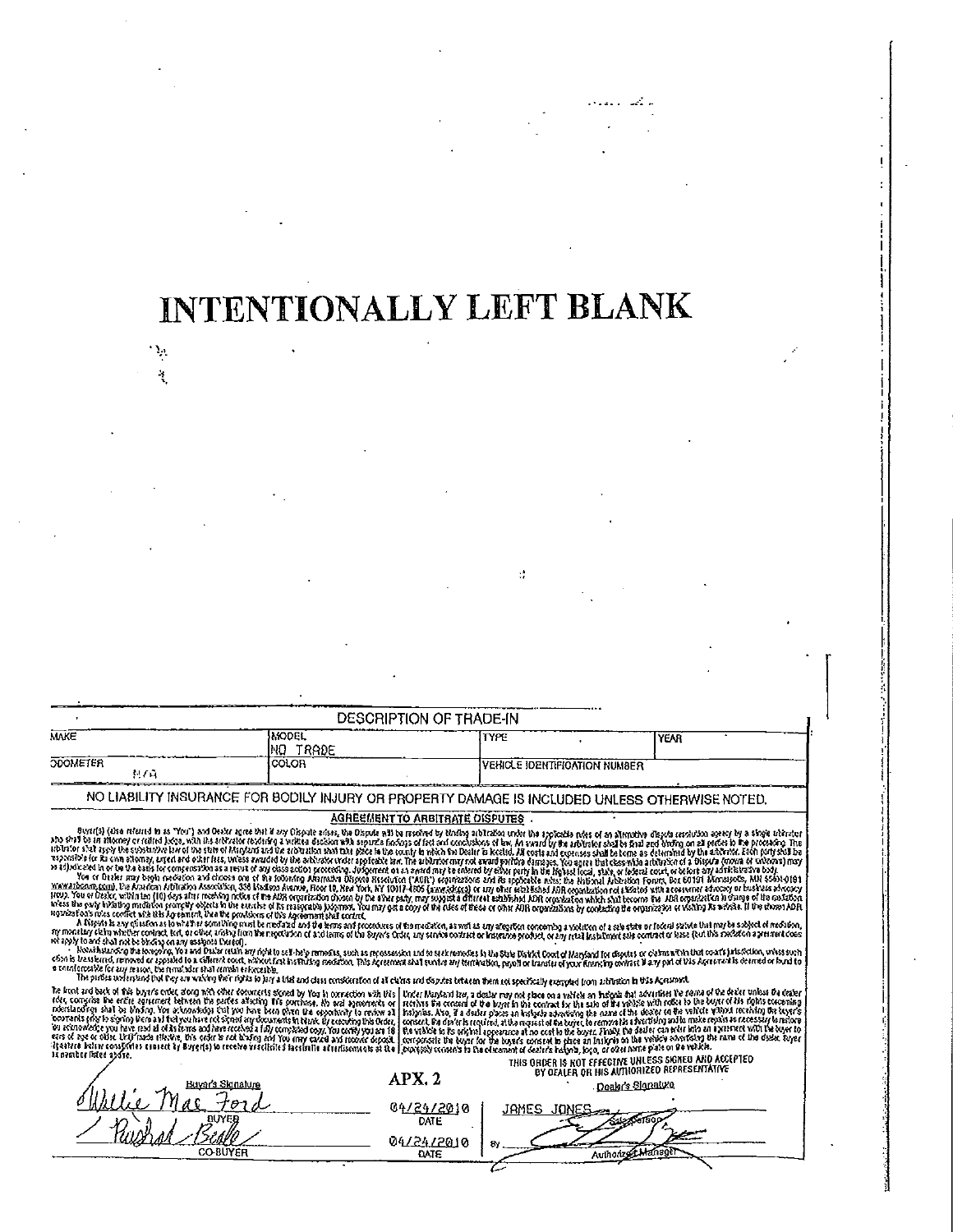# APX<sub>3</sub>

# ADDITIONAL TERMS AND CONDITIONS OF SALE  $\mathcal{L}_{\text{max}}$  ,  $\mathcal{L}_{\text{max}}$

It is further understood and agreed batween Dealer and Buyer (and co-buyer, if applicable) (referred to as "You") that the agreement on the reverse side to a unique procession and agrees sensor sensor and  $\frac{1}{2}$  and  $\frac{1}{2}$ 

New Vehicle Sales - If the manufacturer/distributor changes the suggested retail price of equipment or ordered vehicle, Dealer may change the  $\mathbf{I}$ . price accordingly. If the price is increased by Dealer, You may, if dissalisied therewith, cancel this order in which event if a used motor vehicle has been price accordingly. If the price is increased by Dealer, You may, traded in as part of the consideration for such negotiated vehicle, such used motor vehicle shall be returned to You upon payment of a reasonable charge for storage, repairs and reconditioning (if any), or, if such used motor vehicle has been previously sold by Dealer, the amount received therefor, less a selling commission of 15% and any expense incurred in storing, insuring, conditioning, or advertising said vehicle for sale, shall be returned to You. If the manufacturer/distributor substantially modifies the ordered vehicle design/equipment or does not manufacture or distribute an ordered vehicle, this agreement is voldable by either party upon ten (10) days notice. Dealer shall only be obligated to return the deposit without interest, trade-in vehicle or the cash price of the trade-in vehicle or the cash price of the tr

Trade-In Vehicles - If the used motor vehicle which has been traded in as part of the consideration for the motor vehicle ordered hereunder is not Gobs delivered to Dealer until dolivery of such motor vehicle, the used motor vehicle may be reappraised at that time by Dealer and such reappraised value offeligetermine the allowance made for such used motor vehicle. Trade-in vehicle shall be delivered in same condition as appraised with same equipment. astigiated herein, You shall immediately pay said difference and, if lower, Dealer will return said amount. If a trade-in, title or equipment is not delivered as<br>astigiated herein, You shall immediately pay said difference agregal bealer may cancel this purchase order and upon demand receive from You payment of a pay-off on trade-in and/or seek remedies as set forth in Paragraph 3 herein. At Dealer's discretion, You assume risk of loss to trade-in vehicle until title reassigned.

Default - Naw & Used Vehicle - In the event of default, which includes, but is not limited to (1) Your check is returned without payment; (2) promissory be not and the sealing of the model of delivered to dealer; (4) trade-in this not antiver to compute the model were to compute and the computer of the model of the model of the model of the model of the model of the model vehicle has been traded in as part of the consideration for the motor vehicle ordered hersunder, to sell such used motor vehicle and reimburse itself out of the proceeds of such sale for any actual damages suffered by Dealer as a rosult of such default. Dealer shall be entitled to recover from You, for an event of default, costs for repossession/collection, reasonable interest plus reasonable attorney's fees. Any waiver of all or part of a remedy is not a continuing waiver.

Dealer's Right To Terminate Agreement - New & Used Vehicles - Dealer may cancel this Agreement II: (1) on event of default as defined abovo; (2)  $\overline{\mathbf{4}}$ any statement or representation by You is not accurate or truthful; or (3) Dealer cannot deliver valicle for any reason set forth in Paragraph 1. Dealer's only obligation or liability shall be as slated in Paragraph 1.

Condition Beyond Dealer's Control - Dealer shall not be liable for failure to deliver or delay in delivering the motor vehicle covered by this order 5. where such failure or delay is due, in whole or part, to any cause beyond the control or without the fault or negligence of Dealer.

Taxes - Unless otherwise expressly provided, the Total Purchase Price for the ordered vehicle specified on the reverse side hereof does not include €. any taxes imposed by any governmental authority with respect to such vehicle prior to or at the time of delivery of such vehicle to You. You assume and agree to pay any and all such taxes, and any and all other taxes except Dealer's income taxes, imposed on or incidental to the transaction covered by this order, regardless of who may have the primary tax liability.

Decuments - You agree to cooperate and execute all documents required by Dealer to completo the sale/lease of a vehicle. The default provisions of Paragraph 3 apply for failure, in the event the Vehicle Sales Contract must be relyped or changed, You agree to execute a new Vehicle Sales Contract so long as there is not a material change in the terms agreed to.

Cash Transaction - In the caso of a cash transaction, title to the ordered vehicle shall not pass to You until the Dealer shall have received, in cash, the full amount of the Unpaid Balance. However, the Dealer may, at its discretion, pass the fille to the ordered vehicle prior to receipt of the full amount of the Unpaid Balance. The passing of litle prior to receipt of the full cash amount of Unpaid Balance shall not relieve Your obligation to pay, in full, the Unpaid Balance as shown on the reverse side hereof. In the event that the transaction covered by the order is not a cash transaction. You agree to execute, before or at the time of delivery of the ordered vehicle, such conditional sales contracts and other instruments as may be required by Dealer.

Security Agreament - You hereby grant Dealer, its successors and assigns, a security interest in the motor vehicle, equipment and accessories to 9. be purchased pursuant to this agreement and such security interest shall romain in effect until all sums due hereunder have been paid in full.

Manufacturer's Warrantles - You agree that You have been given the opportunity to read the owner's manual, including the manufacturer's warranty 10 and rustproofing information. The Dealer is not a party to the manufacturer's warranty. In the case of a now motor vehicle or chassis, the printed new manufacturer's new vehicle warranty delivered to You with such vehicle or chassis shall apply. In the case of a used motor vehicle or chassis, the applicability of an existing manufacturer's warranty shall be determined by the terms of such warranty.

11. Notice Pursuant to the Automotive Warranty Enforcement Act - Under certain circumstances, the Maryland Automotive Warranty Enforcement Act<br>grants to consumers the right to have a manufacturer or factory branch replace Which under the Automotive Warranty Enforcement Act, is the earlier of 15,000 miles of operation or 15 months following delivery to the consumer. The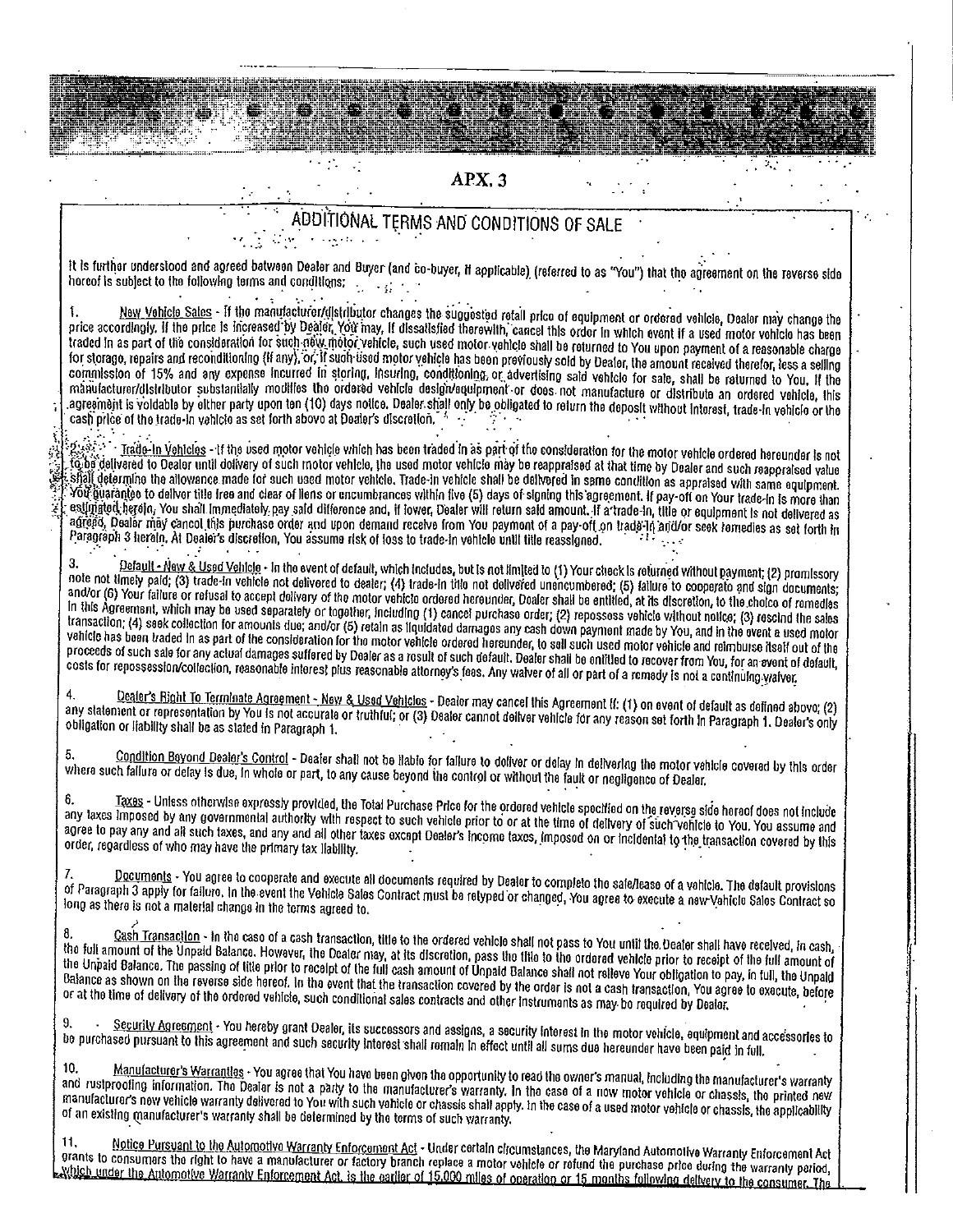# INTENTIONALLY LEFT BLANK

Automotive Warranty Enforcement Act requires that if a new motor vehicle does not conform to all applicable warranties during the warranty period, the<br>consumer shall, during such period, report the non-conformity, defect o

 $12.$ Estimales - Any amount marked as an "estimato" on this agreement is based on the best information available to the Dealer and is subject to change when the true amount is determined.

13. <u>Used Vehicle Disclosure</u> - CONTRACTUAL DISCLOSURE STATEMENT FOR USED VEHICLE: THE INFORMATION YOU SEE ON THE WINDOW-<br>FORM FOR THIS VEHICLE IS PART OF THIS CONTRACT. THE INFORMATION ON THE WINDOW FORM OVERRIDES ANY CON

NOTICE

Any holder of this consumer credit contract is subject to all claims and defenses which the debtor could assert against the seller of the goods or services.<br>pursuant thereto or with the proceeds hereof. Recovery hereunder

APX. 4

 $\overline{\text{m}}$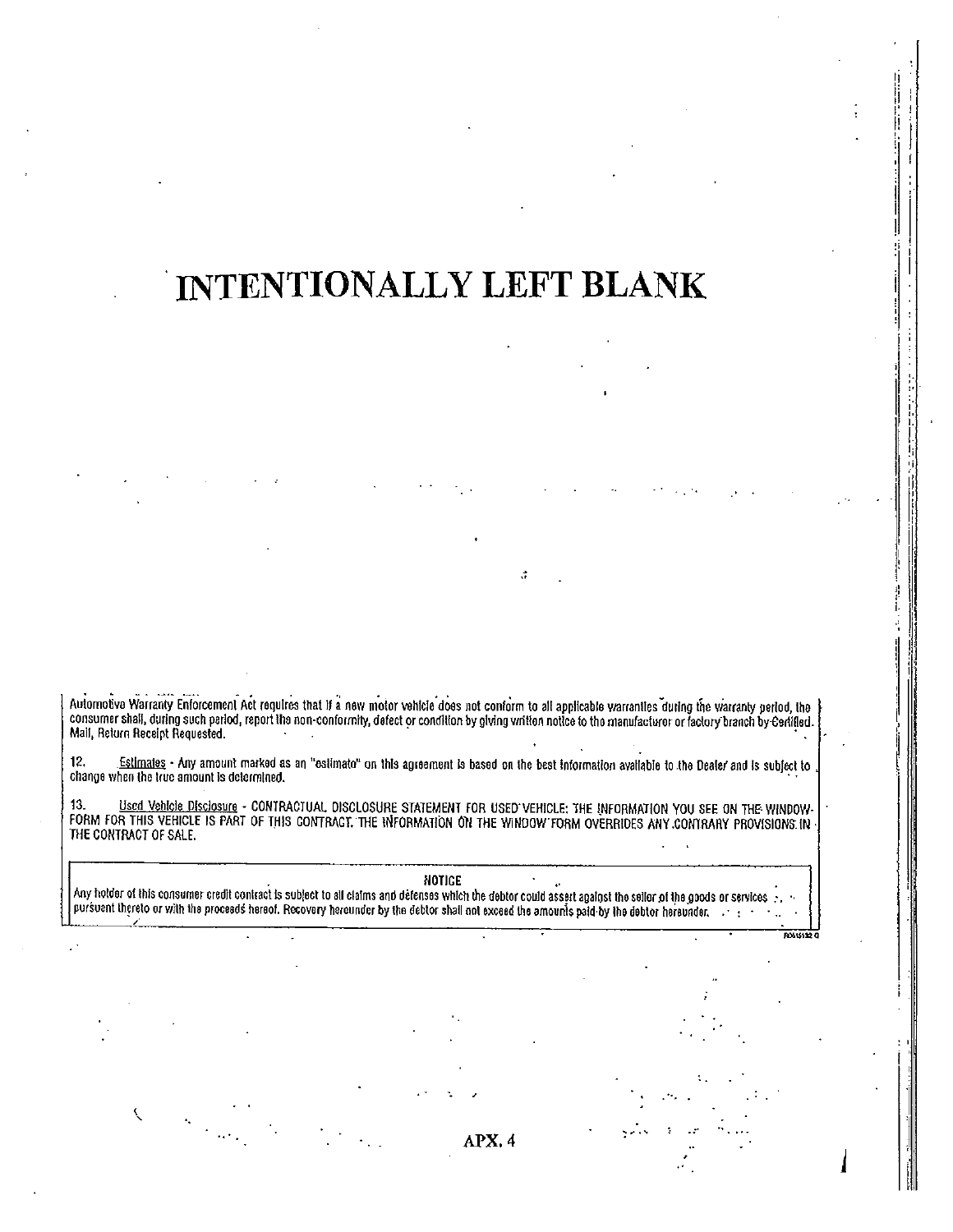|                                                                                                                                                                                                                                                                                                                                                                                         | HEIAIL INDIALLMENT VASS WYNT<br><b>SIMPLE FINANCE CHARGE</b>                                                                                                                                                                                                                                                                                                                                                                                              |                                                                                                                                                                                                                                                                                                                                                                                                                                                                                                                                                                                                                        |
|-----------------------------------------------------------------------------------------------------------------------------------------------------------------------------------------------------------------------------------------------------------------------------------------------------------------------------------------------------------------------------------------|-----------------------------------------------------------------------------------------------------------------------------------------------------------------------------------------------------------------------------------------------------------------------------------------------------------------------------------------------------------------------------------------------------------------------------------------------------------|------------------------------------------------------------------------------------------------------------------------------------------------------------------------------------------------------------------------------------------------------------------------------------------------------------------------------------------------------------------------------------------------------------------------------------------------------------------------------------------------------------------------------------------------------------------------------------------------------------------------|
|                                                                                                                                                                                                                                                                                                                                                                                         |                                                                                                                                                                                                                                                                                                                                                                                                                                                           |                                                                                                                                                                                                                                                                                                                                                                                                                                                                                                                                                                                                                        |
| <b>Buyer Name and Address</b><br>(including County and Zip Code)<br>HILLIE HAE FORD                                                                                                                                                                                                                                                                                                     | (Including County and Address et al., 1997) Creation Seller (Name and Address)<br>rgsho enrle beale"                                                                                                                                                                                                                                                                                                                                                      | $\{x\in\mathbb{R}^d \mathcal{G} <\infty\}$ , and not invariable probability $\mathbb{Z}^d$<br>antherpen Nibsan<br><b>A 701 HOOM AND DRIVE!</b><br>BALTINDRE ND 21207 HOWARD                                                                                                                                                                                                                                                                                                                                                                                                                                            |
| basis. The Truth-In-Lending Disclosures below are part of this contract.                                                                                                                                                                                                                                                                                                                | You, the Buyer (and Co-Buyer, Il any), may buy the vehicle below for eash or on credit. By signing this contract, you choose to buy the vehicle<br>on credit under the agreements on the front and back of this contract. You agree to pay the Creditor - Seller (sometimes 'we' or "us' in this contract)<br>the Amount Financed and Finance Charge in U.S. tunds according to the payment schedule below, We will figure your finance charge on a dally |                                                                                                                                                                                                                                                                                                                                                                                                                                                                                                                                                                                                                        |
| . . Make<br>and Model<br>l⇔ Year<br>'New/Used                                                                                                                                                                                                                                                                                                                                           | Vehicle Identification Number<br>$\mathcal{L}^{\bullet}(\mathcal{L})$                                                                                                                                                                                                                                                                                                                                                                                     | Primary Use For Which Purchased                                                                                                                                                                                                                                                                                                                                                                                                                                                                                                                                                                                        |
| WISSAN<br>$US = 2.41$<br><b>ISENTRA</b>                                                                                                                                                                                                                                                                                                                                                 | XNIANSIEITL690973                                                                                                                                                                                                                                                                                                                                                                                                                                         | ["personal, tamily or household -<br>$\cdot$ Dusiness<br>$\Box$ agricultural                                                                                                                                                                                                                                                                                                                                                                                                                                                                                                                                           |
|                                                                                                                                                                                                                                                                                                                                                                                         |                                                                                                                                                                                                                                                                                                                                                                                                                                                           |                                                                                                                                                                                                                                                                                                                                                                                                                                                                                                                                                                                                                        |
| <b>FINANCE</b><br><b>ANNUAL</b><br>CHARGE<br>PERCENTAGE<br>The dollar -<br>`RATE<br>amount the<br>The cost of<br>credit will<br>your credit as<br>$\cdot$ cost you,<br>a yearly rate.<br>6480.88<br>$15.04$ % $8$                                                                                                                                                                       | FÉDERAL TRUTH IN LENDING DISCLOSURES<br><b>Total Sale</b><br>Total of<br>Amount<br>Price<br>Payments<br>Financed<br>The total cost of<br>The smount you<br>The emount of<br>will have paid after.<br>your purchase on<br>creat provided<br>credit, including<br>you have made all<br>to you or<br>your down<br>payments as<br>on your behalf.<br>schaduled.<br>ho knemyso<br>2500.00 is<br>\$12152.00 \\$10530.50 \\$21150.80                             | Insurance. You may buy the physical damage<br>Insurance this contract requires (see back) from<br>anyone you choose who is acceptable to us.<br>You are not required to buy any other visurance<br>to obtain credit unless the box indicating<br>Vendor's Single Interest is required is checked<br>bolovi.<br>If any insurance is checked below, polides<br>or outlicates from the named insurance com--<br>pantes will describe the terms and conditions.<br>Check the insurance you want and sign below.                                                                                                            |
| Your Payment Schedule Will Be:<br>Amount of<br>Number of<br>Payments<br>Payments.<br>72.<br>£19.04<br>Or As Follows:                                                                                                                                                                                                                                                                    | When Payments<br>Ate Due<br>Monthly beginning 05/08/2010                                                                                                                                                                                                                                                                                                                                                                                                  | Optional Credit insurance Contact<br>□ Credit Ufe: □ Buyer □ Co-Buyer □ Both<br>G Credit Disability (Buyer Only).<br>Prendum:                                                                                                                                                                                                                                                                                                                                                                                                                                                                                          |
| of $10$ % of the part of the payment that is fale, with a minimum charge of $\sim$ 5<br>Prepayment. If you pay off all your debt early, you will not have to pay a penalty.<br>Security Interest, You are giving a security Interest in the vahicle being purchased.<br>default, any required repayment in full before the scheduled date and security interest.                        | Late Charge. If payment is not received in tul vithin  days after it is due, you will pay in this charge<br>Additional Information: See this contract for more information including information about nonpayment,                                                                                                                                                                                                                                        | Insurance Company Name and an account to the<br>Home Office Address N/A<br>H/A<br>Crecit ide insurance and credit disability insurance are not<br>required to obtain credit. Your decision to buy or not to buy                                                                                                                                                                                                                                                                                                                                                                                                        |
| ITEMIZATION OF AMOUNT FINANCED<br>1 Cash Pico<br>A Cash Pilce of Motor Vehicle (including accessories, services, and lares)<br>B Dealer Processing Charge (not required by law)<br>Freight Charge<br><b>Outer</b><br>D.<br>To Whom Pald K/A<br>E Oher<br>To Whom Pald N/R                                                                                                               | <u>1833.RD</u> (4<br><u>lon, ca. (8)</u><br>$\overline{M}$ <sup>(C)</sup><br>$H/H$ (0)<br><u>N/A (</u> च<br>12102.20                                                                                                                                                                                                                                                                                                                                      | credit Helmswerce or credit disability insurance will not be<br>a lactor in the credit sockoval process. They vill not be<br>provided unless you sign and agree to pay the extra cost.<br>If you choose this insurance, the cost is shown in Rein 4A.<br>of the Remization of Amount Financed. Credit file<br>insurance is based on your original payment schedule.<br>Final means is easied with your independent with the same product of the payments. Credit disability insurance does not cover any inconsistent of credit disability insurance does not cover any inconsistent of the payment o<br>shaka below " |
| Total Cash Price<br>2 Total Downpayment =<br>nd tixhe<br>Trece-In<br>(Mako) -<br>(Year)<br>Gross Trade In Aforrance<br>Less Pay Off Made By Seler<br>Equals Not Trade In<br>- + Gash<br>+Other $M/R$<br>(if total downpsyment is negative, enter "0" and sea 41 below)<br>3 Unpaid Balance of Cash Price (1 minus 2)<br>4 Other Charges Including Amounts Paid to Others on Your Behalf | () (odel)<br>חשו<br>११७स<br>ताम<br>2500.00<br>ករកា<br>2500,00<br>$^{(2)}$<br>SGAS. UT                                                                                                                                                                                                                                                                                                                                                                     | Other Optional Insurance<br>87A<br>ิย/ล<br>Tern<br>Type of Insurance<br>n/A<br>Premium \$<br>insulance Company Name<br>NY A<br>NFA<br>Home Office Address<br>N/H<br><b>R78</b><br><b>EWL</b><br>Term<br><b>Type of Insurance</b>                                                                                                                                                                                                                                                                                                                                                                                       |
| (Seller may keep part of these emounts):<br>A Cost of Optional Credit Insurance Paid to Insurance<br>Company or Companies, 2013<br><u>Ufe</u><br><b>Disablity</b>                                                                                                                                                                                                                       | APX. 5<br>$-9/0$ $\gg$<br>ิ พ.ศ.<br>N/A                                                                                                                                                                                                                                                                                                                                                                                                                   | N/R<br>Premium \$<br>Insurgace Company Name<br>Ñ/A.<br>H/A<br>Home Office Address and m                                                                                                                                                                                                                                                                                                                                                                                                                                                                                                                                |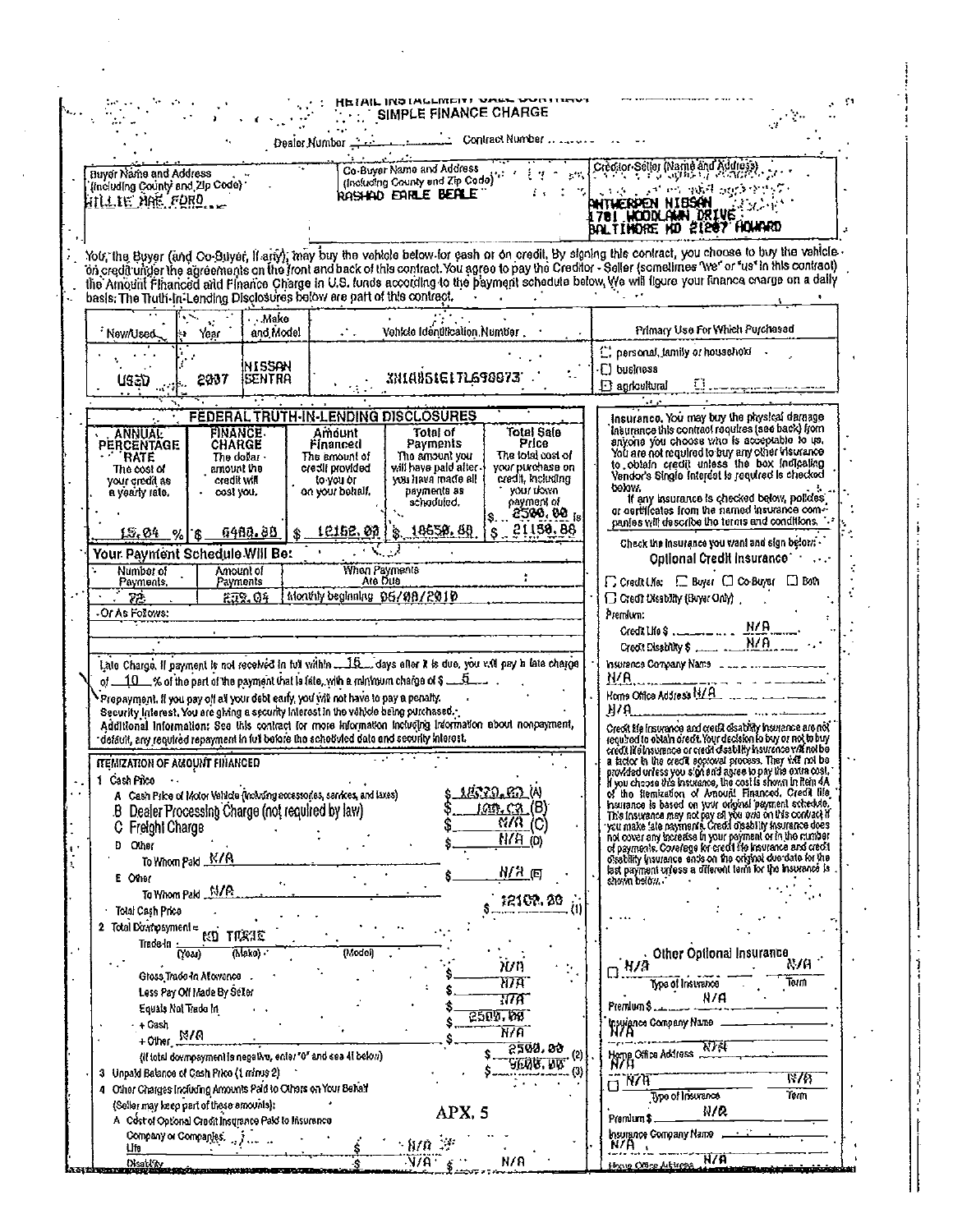| Paid to Instituting Octronity                                                                                                                                                                                                                                                                                     | ਮ7ਸ                             | YINBI DYUXNBITUTANG NGOTOT NG UNU BOTOT KUMAN DONNA<br>Your decision to buy or not buy other collored ensurance                            |
|-------------------------------------------------------------------------------------------------------------------------------------------------------------------------------------------------------------------------------------------------------------------------------------------------------------------|---------------------------------|--------------------------------------------------------------------------------------------------------------------------------------------|
| Other Optional Insurance Paki to Insurance Company of Companies<br>Official Fogs-Paid to Government Agencies<br>o                                                                                                                                                                                                 | .<br>H/A                        | we not be a factor in the credit entireval process. It will<br>not be provided unlass you sign and egree to psy the                        |
| Opvernment Taxes Not included in Cash Price                                                                                                                                                                                                                                                                       | 726. BO                         | extra cost.                                                                                                                                |
| Covernment License and/or Registration Fees<br>F                                                                                                                                                                                                                                                                  |                                 | I want the Institution checked above,                                                                                                      |
| LIC/E-FILING/LIEN/TENP TAG                                                                                                                                                                                                                                                                                        | 187, 88                         |                                                                                                                                            |
| Government Gertificato of Torp Fees                                                                                                                                                                                                                                                                               |                                 | Buyer Signature<br>Date                                                                                                                    |
| tecurity interest recording fee)                                                                                                                                                                                                                                                                                  | 58.08                           |                                                                                                                                            |
| Optonal Gap Contract : :                                                                                                                                                                                                                                                                                          | <b>N/A</b>                      | <b>Co-Buyei Signalute</b><br>$\overline{\text{M6}}$                                                                                        |
| Other Charges (Seller must identify who is paid and                                                                                                                                                                                                                                                               |                                 | <b>HERWEGPORTHUP</b>                                                                                                                       |
| describé purpose)<br>$\overline{6}$ N/A                                                                                                                                                                                                                                                                           | N/A                             | NAM OF PROBIT BARING                                                                                                                       |
| for Prior Credit or Lease Balance<br><b>NVA</b><br>$\mathsf{for} \mathbb{R}$                                                                                                                                                                                                                                      | 177a                            | ELET NETAKOLYO HALIET GEOSTE                                                                                                               |
| Ìà.<br>$\overline{M}$ kr $\overline{M}$<br>$10$ N/A.                                                                                                                                                                                                                                                              | ሸንቫ                             | TA YKSE CIFIKOJ KIRKIS.                                                                                                                    |
| for N/A<br>$10$ $R/A$                                                                                                                                                                                                                                                                                             | N/A                             |                                                                                                                                            |
| for <b>EERVICE</b><br>$10 \sqrt{N}$                                                                                                                                                                                                                                                                               | 1599.80                         | Relurned Check Charge: You sores to pay a charge                                                                                           |
| Total Other Charges and Amounts Paid to Others on Your Behalf                                                                                                                                                                                                                                                     | $2562.89$ (4)                   | of $$ -15.00$ If any check you give us is                                                                                                  |
| <b>6</b> Amount Financed $(3 + 4)$ .                                                                                                                                                                                                                                                                              | THIRE 00 (5)                    | dishanated on the second presentment.                                                                                                      |
|                                                                                                                                                                                                                                                                                                                   |                                 |                                                                                                                                            |
| [ YENDOR'S SINGLE INTEREST INSURANCE (VSI Insurance). If the preceding box is checked, the Creditor regules VSI Insurance for                                                                                                                                                                                     |                                 | OPTIONAL GAP CONTRACT. A cap control (debt cancelation                                                                                     |
| Vie hital terri of the contract to protect the Creditor for loss or damage to the vehicle (collision, fire, theft). VSH retrained is for the Creditor's<br>solo protection. This trisurance does not protect your interest in the vehicle. You may choose the insurance company through which                     |                                 | to the world in the loop risk of ballyou ion of (berince<br>unless you sign befor and agree to pay the extra sharge. If you                |
| the VSI Insurance is obtained. If you clear to purchase VSI insurance everyth the Creditor, the cost of this Insurance is                                                                                                                                                                                         |                                 | choose in buy a gap contract, the charge is shown in item 4H of the                                                                        |
| $N/R$ and is also shown in Rem 48 of the Remization of Amount Financed. The coverage is for the Initial term of the contract.                                                                                                                                                                                     |                                 | Heritzation of Amount Financed. See your gap contract for details<br>on the limp and conditions it provides. It is a part of life cochact. |
|                                                                                                                                                                                                                                                                                                                   |                                 | អវអ                                                                                                                                        |
| OPTION: [] You pay no finance charge if the Amount Financed, item 5, is puld in full on or before<br>Year  SELLER'S INITIALS                                                                                                                                                                                      |                                 | Term<br>Mos.<br>χ√a                                                                                                                        |
|                                                                                                                                                                                                                                                                                                                   |                                 | Name of Gap Contract                                                                                                                       |
|                                                                                                                                                                                                                                                                                                                   |                                 | I want to buy a gap convact.                                                                                                               |
|                                                                                                                                                                                                                                                                                                                   | APX, 6                          |                                                                                                                                            |
|                                                                                                                                                                                                                                                                                                                   |                                 | Buyer Signs X                                                                                                                              |
| State law does not provide for a "cooling off" or cancellation period for this sale. After you sign this contract,<br>you may only cancel it if the seller agrees or for legal cause. You cannot cancel this contract simply beca<br>you change your mind. This notice does not apply to home solicitation sales. |                                 |                                                                                                                                            |
| The Annual Percentage Rate may be negotiable with the Seller. The Seller may assign this contract<br>and retain its right to receive a part of the Finance Charge.                                                                                                                                                |                                 |                                                                                                                                            |
| HOW THIS CONTRACT CAN BE CHANGED. This contract along with an other documents signed by you in connection with the purefase of this vehicle, comprise the entire                                                                                                                                                  |                                 |                                                                                                                                            |
| agreement between you and us affecting this purchase. No mal agreements or understandings are binding. Upon assignment of this contract, (i) only this contract and the addenda                                                                                                                                   |                                 |                                                                                                                                            |
| to this contract compiles the entire agreement between you and the assigned relating to this contract, (ii) any change to this contract must be in within and the assigned must sign it;<br>and (iii) no oral changes are binding                                                                                 |                                 |                                                                                                                                            |
|                                                                                                                                                                                                                                                                                                                   |                                 |                                                                                                                                            |
| if any part of this contract is not valid, all other parts stay valid. We may delay or refrain from enforcing any of our rights under this contract without losing them. For example, we                                                                                                                          |                                 |                                                                                                                                            |
| may extend the time for making some payments without extending the time for making others.                                                                                                                                                                                                                        |                                 |                                                                                                                                            |
| See back for other important agreements.                                                                                                                                                                                                                                                                          |                                 |                                                                                                                                            |
| . NOTICE TO RETAIL∕ BUYER: Do not sign this contract in blank. You are entitled to a ∕oopy of the contract at the time                                                                                                                                                                                            |                                 |                                                                                                                                            |
| you sign. Keep it to protect your legal rights.                                                                                                                                                                                                                                                                   |                                 |                                                                                                                                            |
| You agree to the terms of this contract. You confirm that before you signed this contract, we gave it to you, and you were                                                                                                                                                                                        |                                 |                                                                                                                                            |
| free to take it and review it. You confirm that you received a completely filled-in gopy when you signed it.                                                                                                                                                                                                      |                                 |                                                                                                                                            |
| Thue<br>$J$ (~ $\sim$ DateC3/20/10 Co-Buyer Signs XL<br>Buyer Signs X.I.IL.LL.                                                                                                                                                                                                                                    |                                 | Date 04/24/10<br>$\sim 13.78 \times$                                                                                                       |
| Co-Buyers and Other Owners - A co-buyer is a person who is responsible for paying the entire debt. An other owner is a person whose name is on the tite to the vericle but                                                                                                                                        |                                 |                                                                                                                                            |
| does not have to pay the debt. The other owner agrees to the security Interest in the vehicle given to us in this contract.                                                                                                                                                                                       |                                 |                                                                                                                                            |
| Other owner eigns here X                                                                                                                                                                                                                                                                                          | Address                         |                                                                                                                                            |
| Seler sions HNTHERPEN NISSAN<br><sub>Date</sub> 94/24/10 <sub>By</sub> X                                                                                                                                                                                                                                          |                                 | m. <b>FIN 1881</b>                                                                                                                         |
| Sofer assigns its interest in this contract to CAPITAL ONE AUTO FINANCE                                                                                                                                                                                                                                           |                                 | (Assignee) where the terms of Selers agreement(s) with Assignee.                                                                           |
| Assigned with recourse                                                                                                                                                                                                                                                                                            | AM Assigned with coll recourse. | $\Box$ Assigned with invied recourse                                                                                                       |
| ANTERPEN NISSAN                                                                                                                                                                                                                                                                                                   |                                 |                                                                                                                                            |
| Seter                                                                                                                                                                                                                                                                                                             |                                 | fin hur<br>سهيم                                                                                                                            |
|                                                                                                                                                                                                                                                                                                                   |                                 | Tife                                                                                                                                       |
| <b>LAWY</b> FORM NO. 653-140 per un un potent NO.0103.712<br>EXPLORATION CONTAINED RESIDENT TO CONTAIN CONTENTION TOGOGLOSS Rel 200-511 9755<br>The Exploration of Marking Expression IVI USA AS TO CONTENT OR THE CONSEL THAT A THE CONT                                                                         |                                 | TRUTH IN LENDING COPY                                                                                                                      |

 $\begin{pmatrix} 1 \\ 1 \\ 1 \\ 1 \end{pmatrix}$ 

 $\begin{array}{c}\n\bullet \\
\bullet \\
\bullet \\
\bullet \\
\bullet \\
\bullet \\
\bullet\n\end{array}$ 

<u> Start de Bernard de la propietat de la propietat de la propietat de la propietat de la propietat de la propie</u>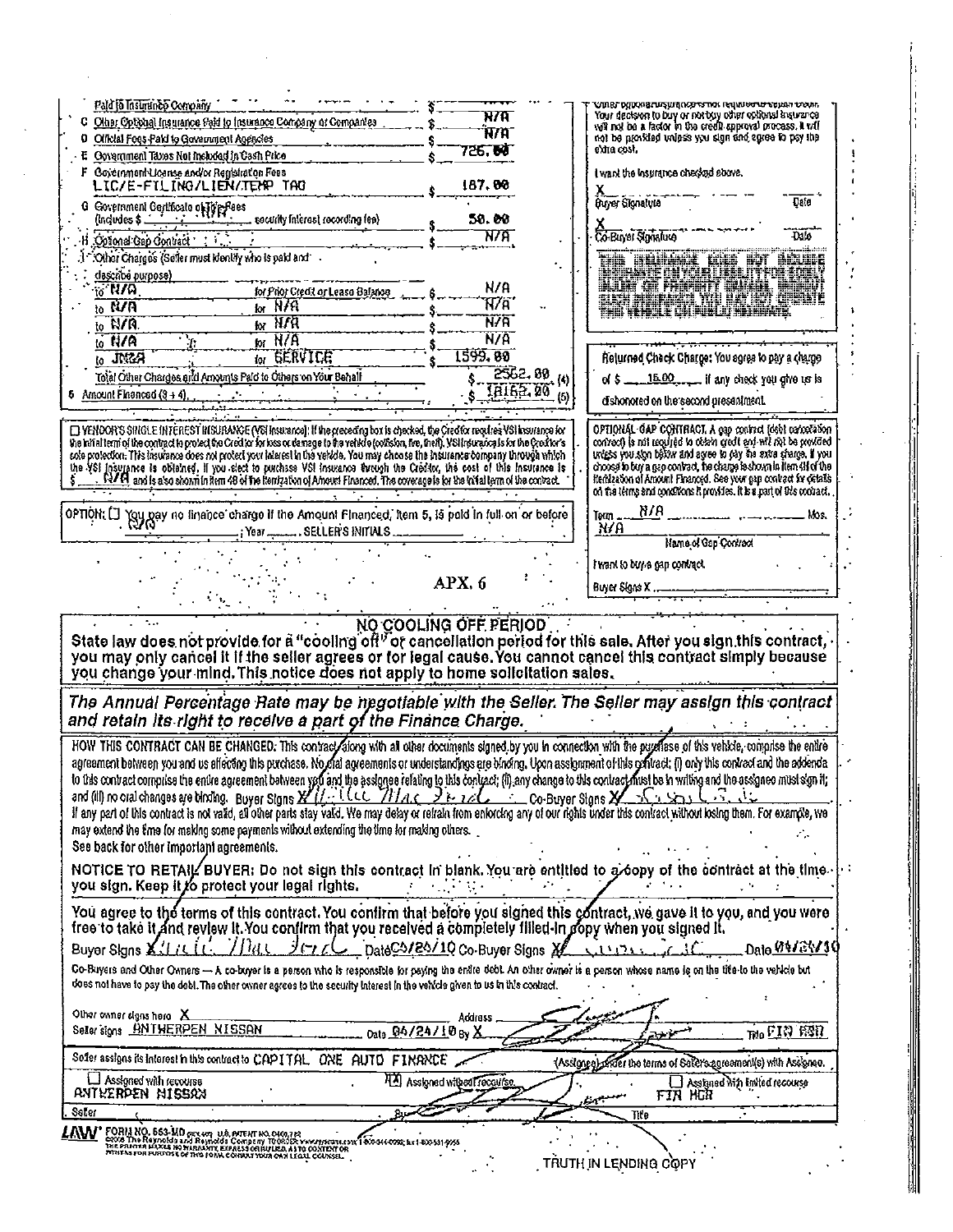#### **FINANCE CHARGE AND PAYMENTS** 1.

- How we will figure Finance Charge. We will figure  $\cdot$  a. the Finance Charge on a dally basis at the Annual Percentage Rate on the unpaid part of the Amount Financed.
- How we will apply payments. We may apply each ь. payment to the earned and unpaid part of the Finance Charge, to the unpaid part of the Amount Financed and to other amounts you owe under this contract in any order we choose.
- How late payments or early payments change what ċ. you must pay. We based the Finance Charge, Total of Payments, and Totel Sale Price shown on the front on the assumption that you will make every payment on the day'it is due. Your Finance Charge, Total of Payments, and Total Sale Price will be more if you pay late and less if you pay early. Changes may take the form of a larger or smaller final payment or, at our option, more or fewer payments of the same amount as your echeduled payment with a smaller final payment. We will send you a notice telling you about these changes before the final scheduled payment is due.
- $d.$ You may propay. You may prepay all or part of the unpaid part of the Amount Financed at any time without penally. If you do so, you must pay the earned and unpaid part of the Finance Charge and all other amounts due up to the date of your payment.

#### 2. YOUR OTHER PROMISES TO US

- If the vehicle is damaged, destroyed, or missing. а. You agree to pay us all you owe under this contract even if the vehicle is damaged, destroyed, or missing.
- Using the vehicle. You agree not to remove the vohib. cle from the U.S. or Canada, or to eell, rent, lease, or transfer any interest in the vehicle or this contract without our written permission. You agree not to expose the vehicle to misuse, seizure, confiscation, or involuntary transfor. If we pay any repair bills, storage bills, taxes, fines, or charges on the vehicle, you agree to repay the amount when we ask for it.

#### **Security Interest.** c.

You give us a security interest in:

- The vehicle and all parts or goods installed in it;
- All money or goods received (proceeds) for the vehicle:
- All insurance, maintenance, service, or other contracts we finance for you; and
- All proceeds from insurance, maintenance, service, or other contracts we finance for you. This includes any refunds of premiums or charges from the contracts.

This secures payment of all you owe on this contract. It also secures your other agreements in this contract. You will make sure the title shows our security interest (lien) in the vehicle.

- d. Insurance you must have on the vehicle.
	- You agree to have physical damage insurance covering loss of or damage to the vehicle for the term of this contract. The insurance must cover our interest in the vohicle. If you do not have this insurance, we may,
- if we choose, buy physical damage insurance. If we decide to buy physical damage insurance, we may

If you pay late, we may also take the steps described below. You may have to pay all you owe at once. If you break your promises (default), we may demand that you

- pay all you owe on this contract at once, subject to any right the law gives you to reinstate this contract. Default means:
	- You do not pay any payment on time; -

... b.

. 1

- You give false, incomplete, or misleading information on a credit application:
- You start a proceeding in bankruptcy or one is started against you or your property; or
- You break any agreements in this contract. The amount you will owe will be the unpaid part of the Amount Financed plus the earned and unpaid part of the Finance Charge, any late charges, and any amounts due because you defaulted.
- You may have to pay collection costs, if yie hire an c. attorney to collect what you owe, you will pay the attorney's reasonable fee, as the law allows. You will also pay any court and collection costs we incur as the law allows.
- We may take the vehicle from you. If you detault, we d. may take (repossess) the vehicle from you if we do so peacefully and the law allows it. We may repossess the vehicle with or without resort to judicial process. If your vehicle has an electronic tracking device, you agree that we
- may use the device to find the vehicle. If we take the vehicle, any accessories, equipment, and replacement parts will stay with the vehicle. If any personal items are in
- $\therefore$  the vehicle, we may store them for you at your expense. If  $\therefore$ you do not ask for these items back, we may dispose of : them as the law allows.
- How you can get the vehicle back if we take it. If we . в. repossess the vehicle, in many situations, the law gives you the right to pay to get it back. We will tell you what you have to do to get the vehicle back.
- f: We will sell the vehicle if you do not get it back. If you.<br>No not do what is required to get the vehicle back, we will sell the vehicle. We will send you a written notice of sale before selling the vehicle.
- We will apply the money from the sale, less allowed expenses, to the amount you owe. Allowed expenses are expenses we pay as a direct result of taking the vehicle, holding it, preparing it for sale, and selling it as the law allows. Attorney fees and court costs the law permills are also allowed expenses. If any money is left (surplus), we will pay it to you unless the law requires us to pay it to someone else. If money from the sale is not enough to pay the amount you owe, you must pay the rest to us unless the law provides otherwise. If you do not pay this amount when we ask, we may charge you interest at a rate not exceeding the highest lawful rate until you pay.
- What we may do about optional insurance, mainteα. nance, service, or other contracts. This contract may contain charges for optional insurance, maintenance, service, or other contracts. If we demand that you pay all you owe at once or we repossess the vehicle, we may claim benofits under theso contracts and cancel them to obtain refunds of unearned charges to reduce what you owe or repair the vehicle. If the vehicle is a total loss because it is confiscated, damaged, or stolen, we may claim benefits . under these contracts and cancel them to obtain refunds of a unearned charges to reduce what you owe.

**WARRANTIES SELLER DISCLAIMS** 4.

either buy insurance that covers your interest and our<br>his statements of the covers your interest and our